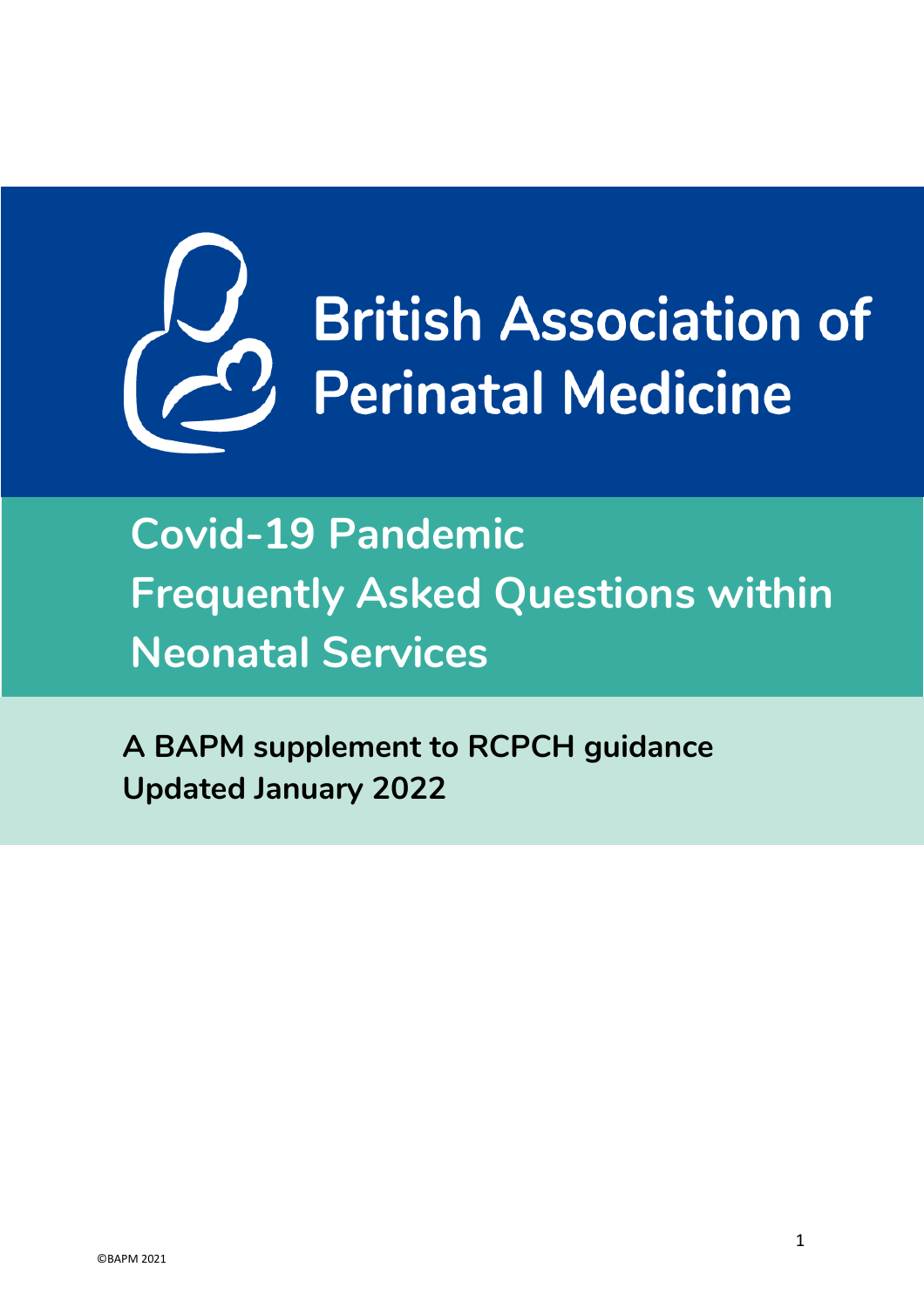### <span id="page-1-0"></span>Addendum 10/1/22

#### Amendments to rules for self-isolation

National guidance around self-isolation, both following confirmed SARS-CoV-2 infection and following contact with a confirmed case, is currently not aligned throughout the UK and is changing frequently as the implications of the Omicron variant are better understood. We have therefore not updated this advice within the FAQs and refer you to current relevant local and national guidance. It remains our stance that parents are partners in their baby's care and should be treated in the same way as neonatal staff in terms of testing and self-isolation.

In the rare event of an asymptomatic SARS-CoV-2 positive mother remaining in hospital for an extended period after delivery, national guidance at the time of publication is for a 14-day period of isolation. Evidence, including data obtained during the pandemic, has shown that separation of mother and baby is harmful. The risk of the mother attending the NNU after the standard period of isolation (currently 7 or 10 days) should be weighed against the risk of keeping the baby separated from their mother.

### Pregnant women now a priority group for COVID-19 vaccination

Pregnant women are to be considered a 'vulnerable' group, emphasising the urgency of them receiving COVID-19 vaccination and booster doses, according to a new announcement from the UK Government's Department of Health and Social Care (DHSC).The announcement is based on [new](https://www.npeu.ox.ac.uk/news/2194-pregnant-women-now-a-priority-group-for-covid-19-vaccination)  [evidence](https://www.npeu.ox.ac.uk/news/2194-pregnant-women-now-a-priority-group-for-covid-19-vaccination) that outcomes from COVID-19 infection for pregnant women and babies have worsened since the Delta variant.

#### Illness in the neonate

While significant illness directly attributable to SARS-CoV-2 infection in the neonate remains extremely uncommon, there are now four UK [reports](https://www.npeu.ox.ac.uk/news/2194-pregnant-women-now-a-priority-group-for-covid-19-vaccination) of neonatal death attributable to either neonatal infection alone or a combination of neonatal and maternal infection. These were all during the Delta variant wave.

#### Infant vaccine guidance

Babies born to mothers who have received immuno-modulation therapy for the treatment of Covid in pregnancy should not be offered live vaccines (BCG and/or rotavirus) during the first six months of life. Relevant maternal treatments include tocilizumab and sarilumab, but not Ronapreve.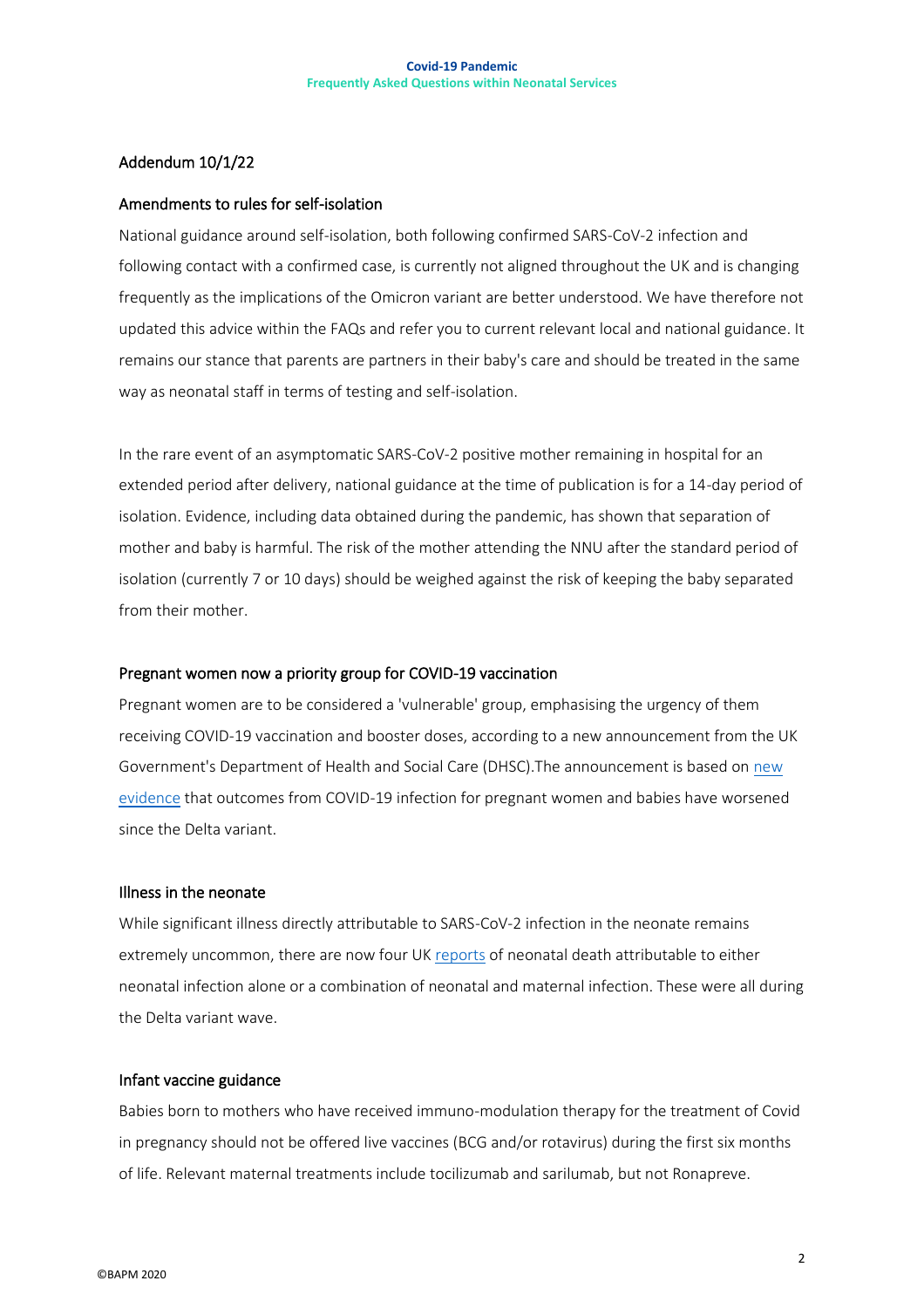### Staffing issues

BAPM recognises the extreme staffing pressures across many services, resultant upon the pandemic, particularly short notice staff absence. We thank all dedicated perinatal staff who have come together to continue to provide first class neonatal care across the UK throughout the past two years and urge managers to be as supportive as possible, particularly when recommended nurse staffing ratios simply cannot be met. Where difficult decisions have to be made, our existing [guidance on cot capacity](https://www.bapm.org/resources/157-calculating-unit-cot-numbers-and-nurse-staffing-establishment-and-determining-cot-capacity) may be helpful.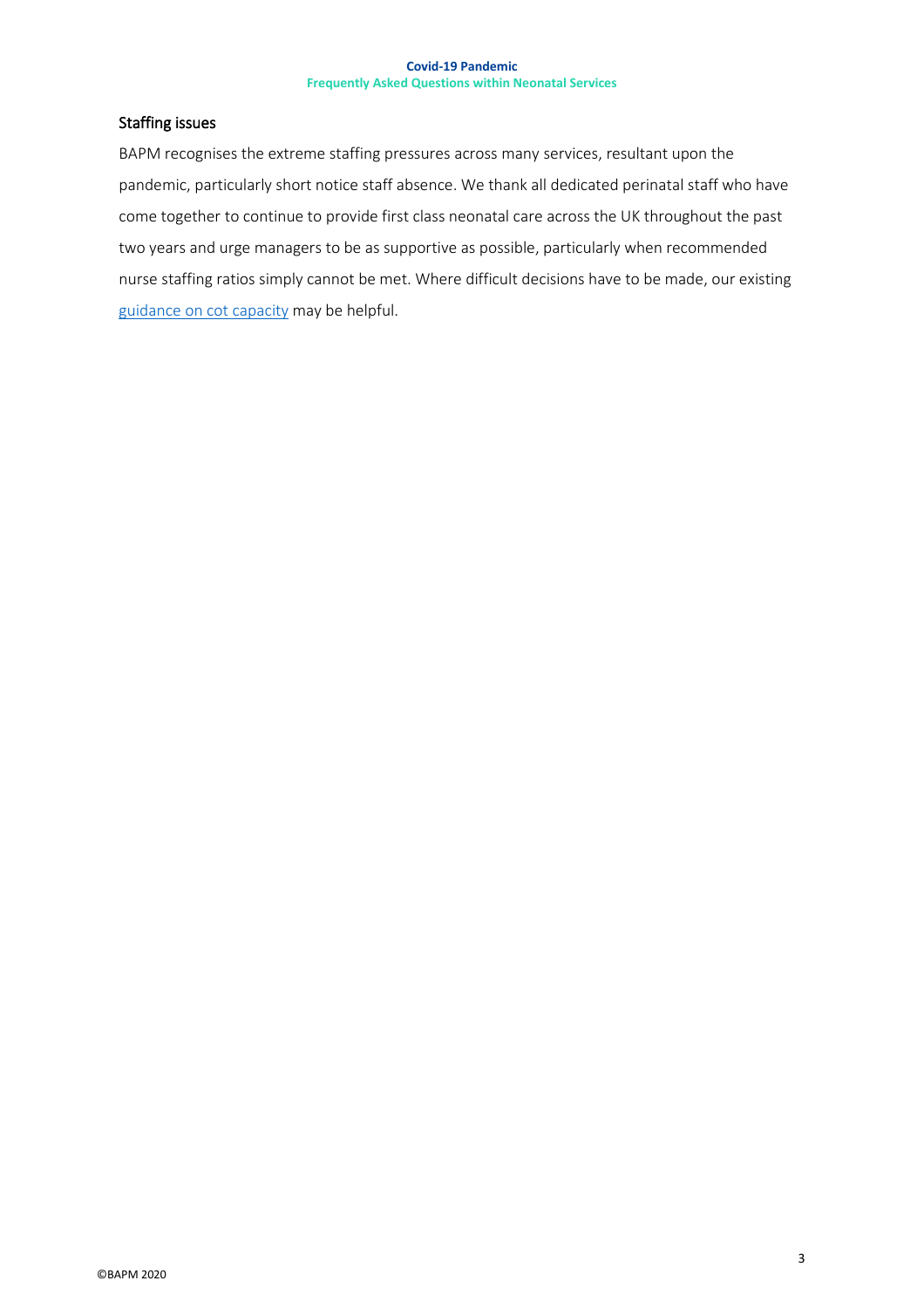#### <span id="page-3-0"></span>**Introduction**

This document and all previous versions were compiled by consensus, considering feedback from perinatal professionals and guidance from both RCPCH and RCOG, as well as national guidance on dealing with the COVID pandemic. We offer advice on management of specific situations which should be interpreted in conjunction with local and network guidance relevant to current societal restrictions. The evidence base around SARS-CoV-2 in the newborn has increased significantly in the past year and a half; while there are now some data to indicate the possibility of perinatal transmission, this is uncommon and severe illness in the newborn very rare. Maternal COVID is, however, associated with increased risk of stillbirth and preterm birth and there is very clear evidence that pregnant and breast feeding women should be encouraged to accept immunisation. Data are emerging regarding the negative impact on both babies and families of access and PPE restrictions imposed during the pandemic, which must be balanced against the changing risk of infection with SARS-CoV-2.

We are grateful for input from many colleagues across the UK including the RCPCH Expert Group, established early in the pandemic to provide COVID-19 guidance for all paediatric services. We have worked closely with the team at Bliss and are particularly appreciative of their support in facilitating parental presence in the neonatal unit (NNU). Thanks are due to Liz Pilling for providing the flow charts and to those neonatal practitioners who have provided feedback.

This latest amendment includes an update on published evidence and advice on COVID vaccination in pregnancy. We highlight the risk of collateral damage from policies adversely impacting on parental and extended family presence in the NNU, including the wearing of face coverings. As partners in care, parents should be treated in the same way as NNU staff in terms of testing and self-isolation; national guidance on self-isolation is quoted as of August 2021 but you are advised to ensure that this has not been amended. Any potential risk to patients of fully immunised neonatal staff returning to work within 10 days of potential contact with SARS-CoV-2 must be weighed against the risks of suboptimal NNU staffing numbers and increased *in utero* and/or neonatal transfers.

Our advice is aligned to the 4 nations' IPC guidance; membership of the IPC cell includes Scottish Government HAI policy Unit, National ARHAI Unit Scotland, Public Health Wales, Public Health Agency Northern Ireland, Public Health England and National Ambulance Service.

We hope that you will find this updated document and associated flowcharts useful as you continue to care for babies and families in the "new normal" following the peak of the COVID-19 pandemic; please continue to feedback suggestions for amendments. This document supersedes all previous versions of BAPM COVID-19 FAQs and other RCPCH guidance.

#### Dr Helen Mactier*,* on behalf of the BAPM Executive Committee, *September 2021*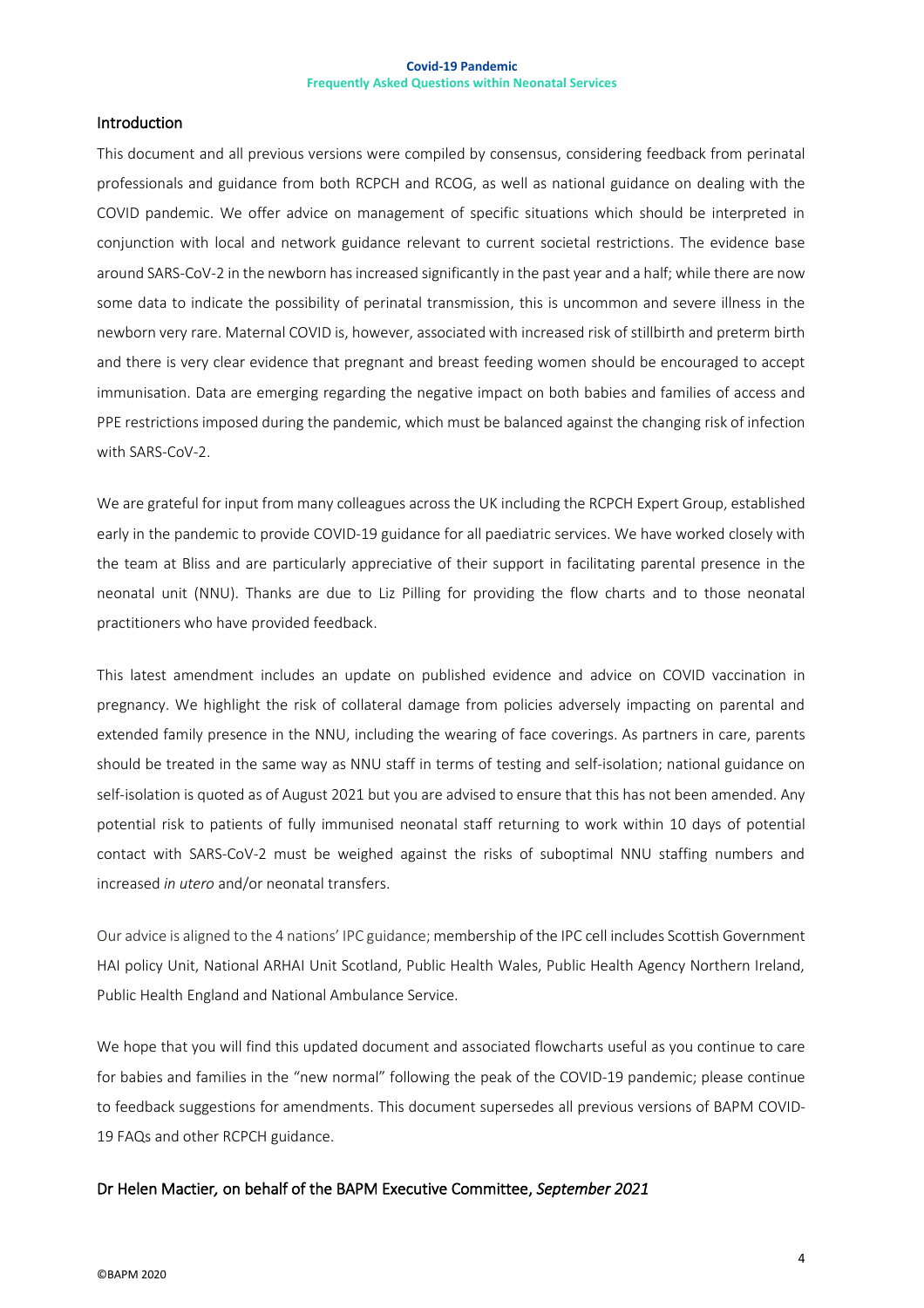## **Contents**

| 1.                                                                                                                                                                          |  |
|-----------------------------------------------------------------------------------------------------------------------------------------------------------------------------|--|
| 1.1                                                                                                                                                                         |  |
| 1.2                                                                                                                                                                         |  |
| $\overline{2}$                                                                                                                                                              |  |
| 3                                                                                                                                                                           |  |
| 4                                                                                                                                                                           |  |
| 5                                                                                                                                                                           |  |
| How do I manage a baby born to a mother clinically suspected or confirmed COVID-19 and<br>6                                                                                 |  |
| 6.1                                                                                                                                                                         |  |
| 6.2                                                                                                                                                                         |  |
| 6.3                                                                                                                                                                         |  |
| How do I manage a baby born to a mother with clinically suspected or confirmed COVID-19<br>7<br>who requires admission to NNU but does not require respiratory support?  11 |  |
| 7.1                                                                                                                                                                         |  |
| 7.2                                                                                                                                                                         |  |
| 8                                                                                                                                                                           |  |
|                                                                                                                                                                             |  |
|                                                                                                                                                                             |  |
|                                                                                                                                                                             |  |
|                                                                                                                                                                             |  |
| How do I manage a baby confirmed SARS-CoV-2 positive, regardless of respiratory status? 14<br>9                                                                             |  |
|                                                                                                                                                                             |  |
|                                                                                                                                                                             |  |
| How do I manage a baby in the NNU who requires ongoing ventilatory support (> 72 hours<br>10                                                                                |  |
| How do I manage a baby in the NNU who has had postnatal contact with a clinically<br>11                                                                                     |  |
| 11.1                                                                                                                                                                        |  |
| When should I consider COVID-19 in a baby who deteriorates whilst receiving neonatal<br>12<br>care?<br>16                                                                   |  |
| What about a baby in the postnatal ward with a mother with clinically suspected or<br>13                                                                                    |  |
|                                                                                                                                                                             |  |
|                                                                                                                                                                             |  |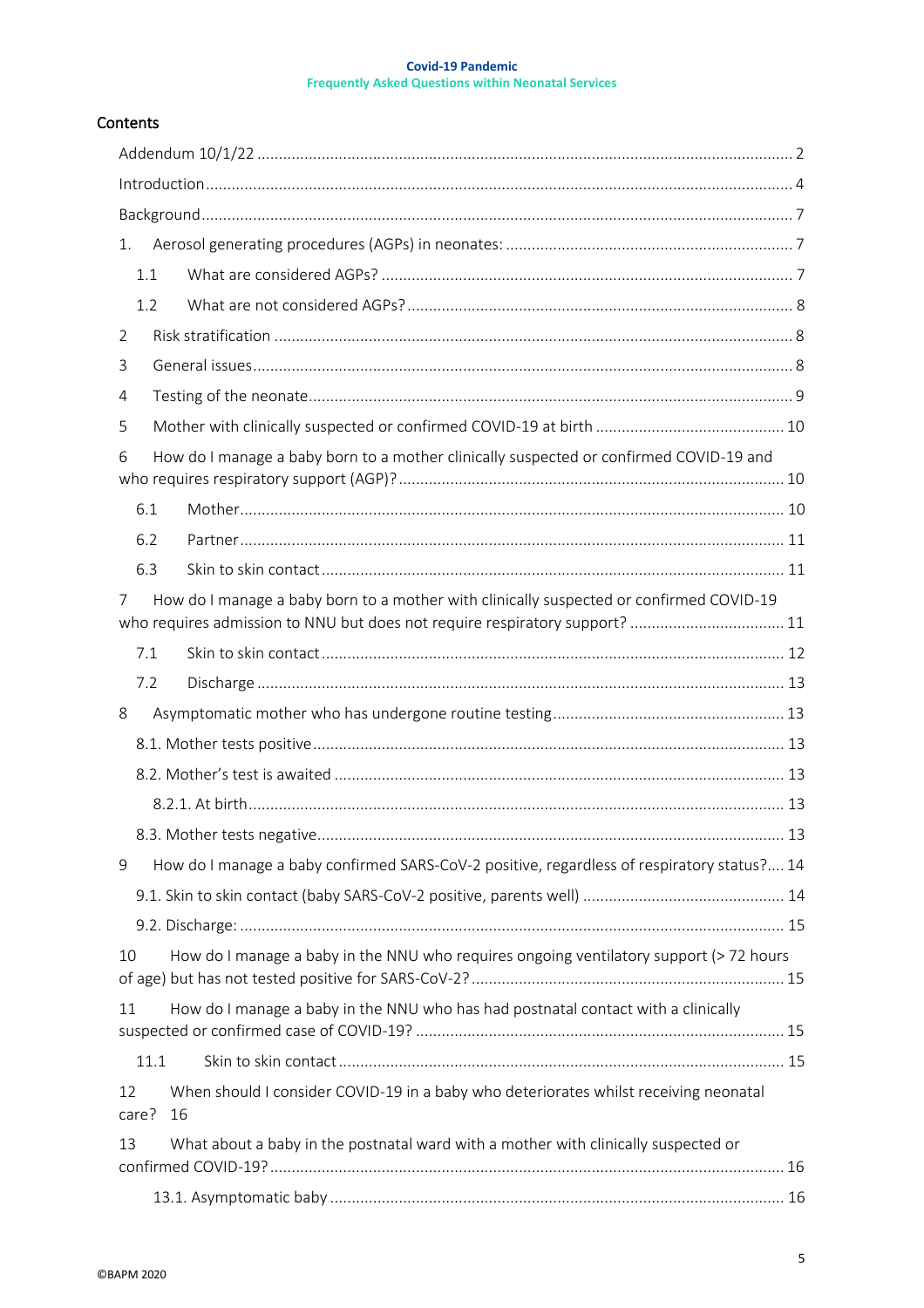| 14 |                                                                                            |  |
|----|--------------------------------------------------------------------------------------------|--|
| 15 | How do we manage provision of expressed breast milk (EBM) in the NNU when mother is        |  |
|    | 16 How should we manage parents and visitors to the Neonatal Unit and/or Transitional Care |  |
| 17 |                                                                                            |  |
| 18 |                                                                                            |  |
|    |                                                                                            |  |
|    |                                                                                            |  |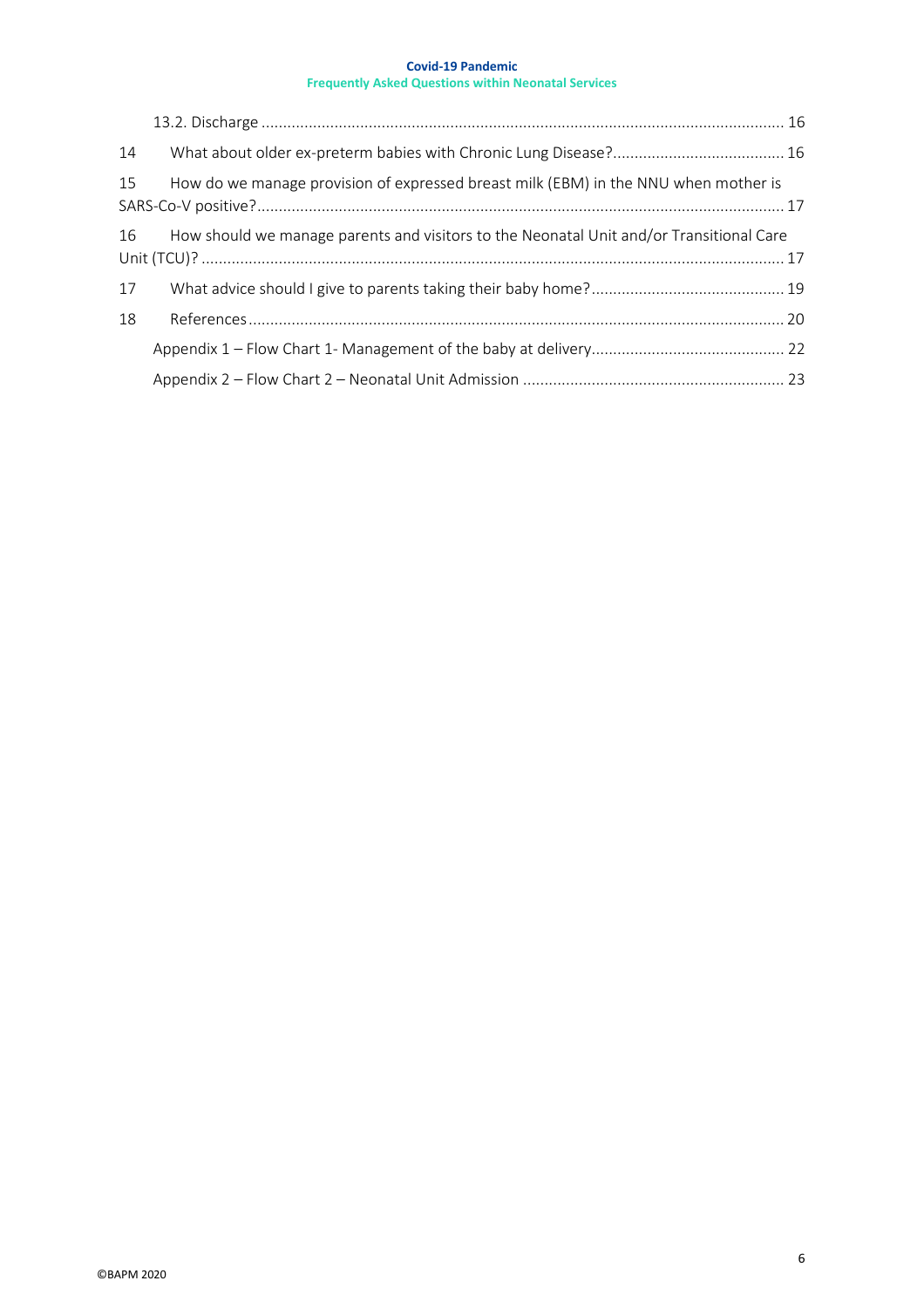## <span id="page-6-0"></span>**Background**

Perinatal transmission of SARS-CoV-2 is very rare <sup>(1-2)</sup>. Affected pregnancies are, however, more likely to result in stillbirth or preterm birth (adjusted odds ratios 2.21; 95% confidence interval 1.58-3.11 and 2.17; 95% confidence interval 1.96-2.42 respectively)  $(3-4)$ .

COVID-19 seems generally to be a fairly minor illness in young infants and may be asymptomatic. Infected infants will however be potentially infectious. Concerns that illness might be more severe in preterm or otherwise immune compromised babies have not been realised to date, with no deaths attributable to SARS-CoV-2 reported in neonates in the UK between March and April 2020 <sup>(5-6)</sup>. The risk of staff and/or babies becoming infected within the neonatal unit (NNU) is extremely rare if appropriate hygiene precautions are practised <sup>(7,8)</sup>.

The risk of transmitting SARS-CoV-2 infection is increased by aerosol generating procedures (AGPs); this has particular relevance in neonatal settings, where CPAP and high flow oxygen therapies are commonly used. It is generally accepted that the combination of low or undetectable viral load and small tidal volumes makes AGPs in the first day of life very low risk, even for babies born to a symptomatic mother with suspected or confirmed COVID-19. Use of aerosol PPE by the neonatal team at delivery when the mother is symptomatic with suspected or confirmed COVID-19 will depend upon maternal anaesthesia and the predicted need for resuscitation of the baby. Upper airway suctioning is not an AGP.

As the prevalence of infection changes, individual Trusts' policies for PPE, self-isolation and/or testing may change – you are advised to follow local and/or network guidance.

Remember to report all babies who test positive for SARS-CoV-2 within the first 28 days of life via the [BPSU.](https://www.rcpch.ac.uk/bpsu-study-neonatal-complications-coronavirus-disease-covid-19) You are also encouraged to consider participating in any of the other COVID-19 studies currently underway.

For an up to date summary of evidence, visit the [RCPCH website.](https://www.rcpch.ac.uk/resources/covid-19-research-evidence-summaries#neonatal)

## <span id="page-6-1"></span>1. Aerosol generating procedures (AGPs) in neonates:

## <span id="page-6-2"></span>1.1 What are considered AGPs?

• All means of respiratory support, including bag mask ventilation, CPAP, high flow oxygen therapy and suctioning of the lower respiratory tract  $\overset{\text{\tiny{(9)}}}{ }$ .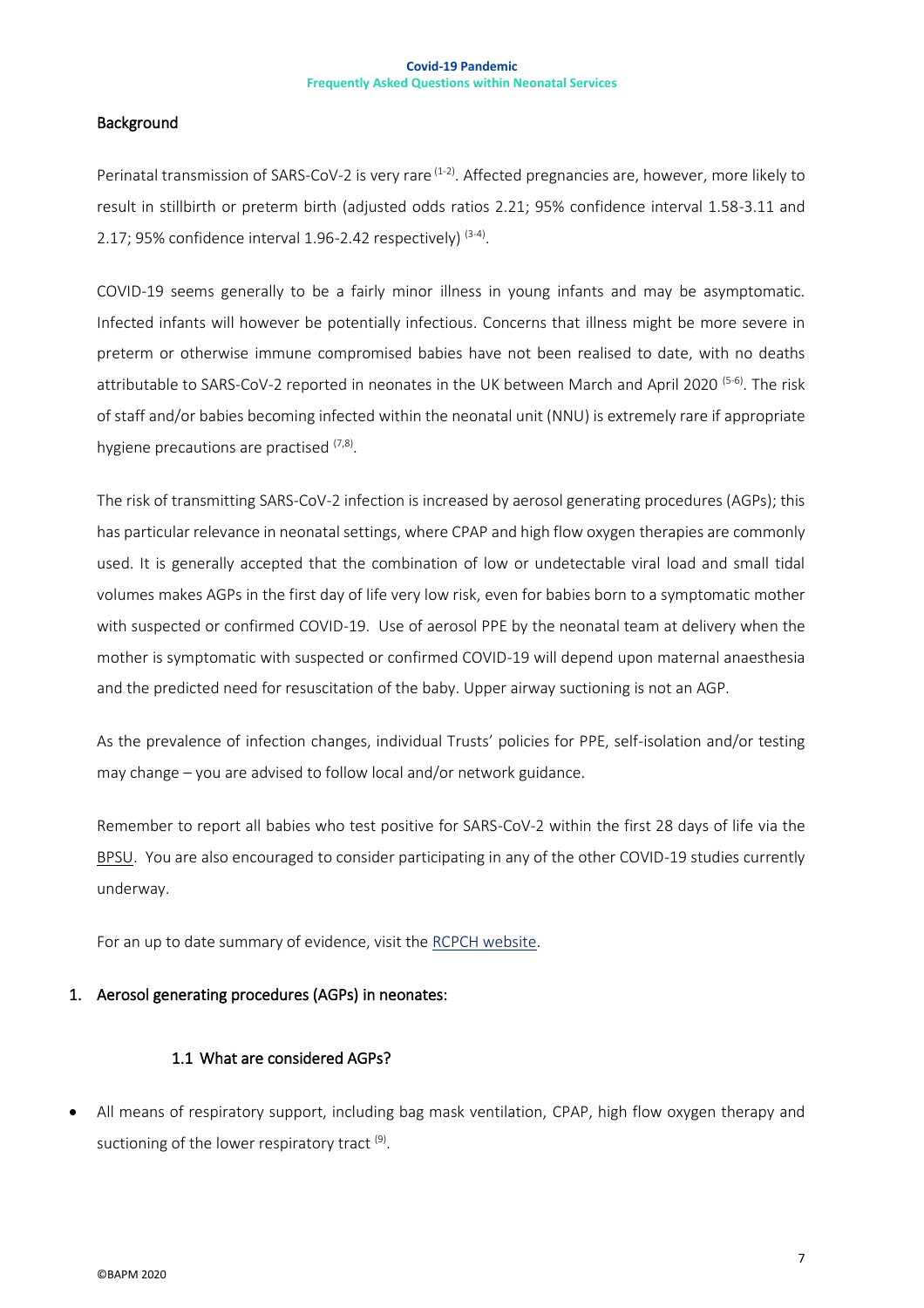## <span id="page-7-0"></span>1.2 What are not considered AGPs?

- Suctioning of the mouth and upper pharynx only (*i.e.* above the vocal cords).
- Low flow oxygen therapy.
- Administration of nebulised medication the aerosol derives from a non-patient source (the fluid in the nebuliser chamber) and does not carry patient-derived viral particles.
- Insertion of a nasogastric or orogastric tube.
- Visual inspection of the palate during routine newborn examination.
- **Frenotomy**

## <span id="page-7-1"></span>2 Risk stratification

• National guidance (*[COVID-19: Guidance for the remobilisation of services within health and care settings.](https://assets.publishing.service.gov.uk/government/uploads/system/uploads/attachment_data/file/990923/20210602_Infection_Prevention_and_Control_Guidance_for_maintaining_services_with_H_and_C_settings__1_.pdf) [Infection prevention and control](https://assets.publishing.service.gov.uk/government/uploads/system/uploads/attachment_data/file/990923/20210602_Infection_Prevention_and_Control_Guidance_for_maintaining_services_with_H_and_C_settings__1_.pdf)* recommendations) recommends the following COVID-19 risk pathways, with aerosol PPE (including FFP3 mask) required for AGPs for both medium and high risk patients:

High risk – patients/individuals who are, or are likely to be, infected with SARS-CoV-2.

Medium risk – patients/individuals who are awaiting the result of a SARS-CoV-2 PCR test and are asymptomatic, or who are asymptomatic with COVID-19 exposure.

Low risk – patients/individuals confirmed negative\*.

\* includes patients or individuals who are part of a regular formal NHS testing plan.

- A priori, in the absence of testing and prior self-isolation of the mother, AGPs in all neonates, including bag mask ventilation at or shortly after birth, would require staff to don aerosol PPE.
- Given the negligible risk of perinatal transmission and small tidal volumes in the newborn, infants in the first 72 hours of life can reasonably be considered low risk unless their mother is confirmed or clinically suspected to be infected with SARS-CoV-2.

### <span id="page-7-2"></span>3 General issues

• Stabilisation and/or resuscitation at birth should follow current [NLS](https://www.resus.org.uk/training-courses/newborn-life-support/arni-advanced-resuscitation-newborn-infant) / [ARNI](https://www.resus.org.uk/training-courses/newborn-life-support/arni-advanced-resuscitation-newborn-infant) guidance, including their guidance for newborn infants of mothers with [suspected/confirmed](https://www.resus.org.uk/covid-19-resources/covid-19-resources-newborn-life-support) COVID-19, and the [European](https://www.erc.edu/sites/5714e77d5e615861f00f7d18/content_entry5ea884fa4c84867335e4d1ff/5ea885f34c84867335e4d20e/files/ERC_covid19_pages.pdf?1588257310) [Resuscitation](https://www.erc.edu/sites/5714e77d5e615861f00f7d18/content_entry5ea884fa4c84867335e4d1ff/5ea885f34c84867335e4d20e/files/ERC_covid19_pages.pdf?1588257310) Council COVID-19 guidelines.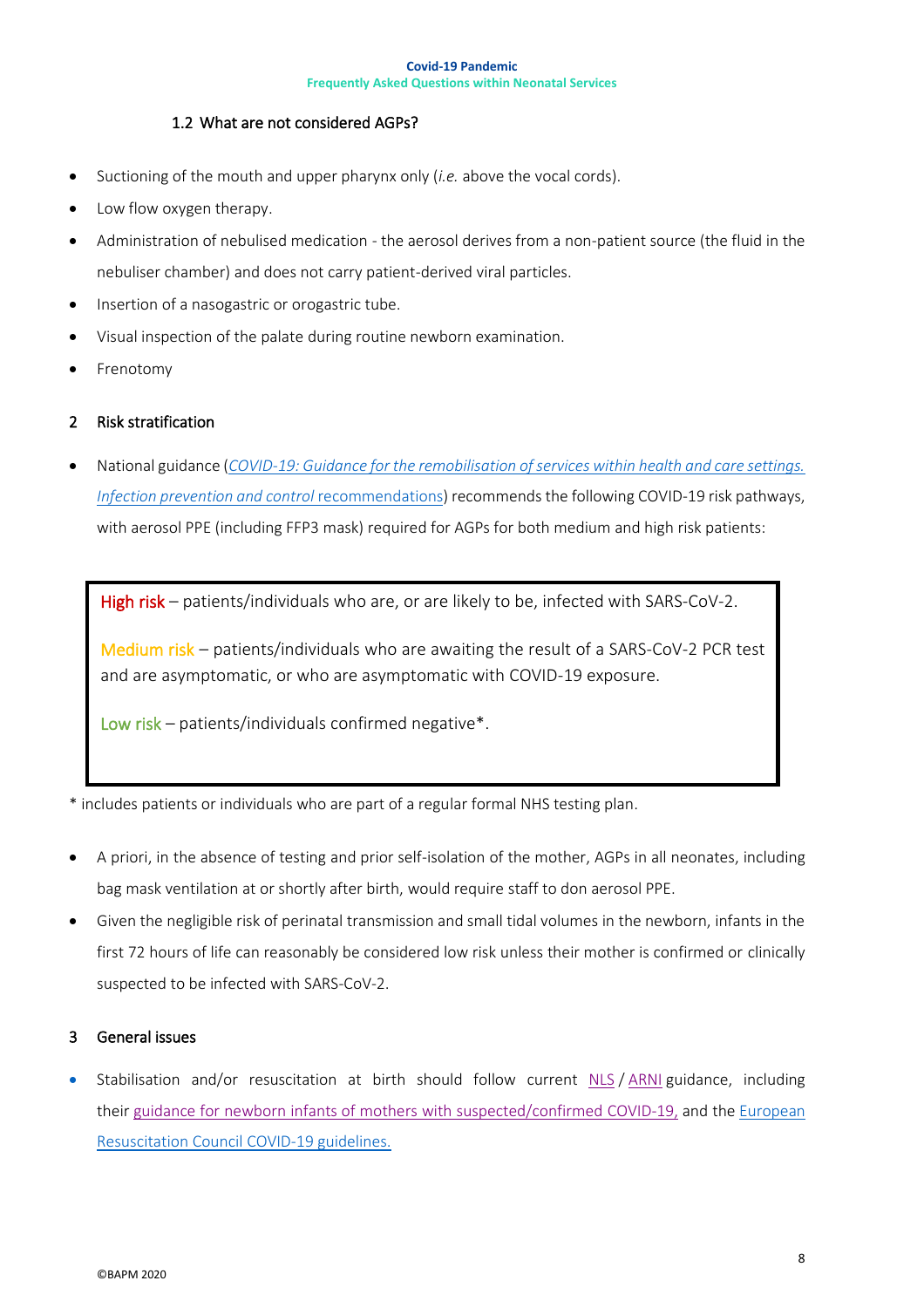- Guidance is available on safe transfers between [departments,](https://www.gov.uk/government/publications/wuhan-novel-coronavirus-infection-prevention-and-control) but when maternal COVID-19 is clinically suspected or confirmed neonates should be transferred in a closed incubator if on respiratory support. Where possible, all procedures and investigations should be carried out in the single room with a minimal number of staff present.
- Healthy babies born to suspected/confirmed COVID-19 mothers and who do not require medical intervention should remain with their mother in the postnatal ward. See RCOG [guidance](https://www.rcog.org.uk/en/guidelines-research-services/guidelines/coronavirus-pregnancy/) for more [detail.](https://www.rcog.org.uk/en/guidelines-research-services/guidelines/coronavirus-pregnancy/)
- For SARS-CoV-2 positive, suspected or at-risk babies requiring assisted ventilation, in-line suction with endotracheal tubes should be used when staff are familiar with this and the use of a video-laryngoscope should be considered for intubation when available, to reduce proximity to the baby's airway. Intubation should only be undertaken by staff with appropriate competencies.
- Neonatal units must consider how they enable social distancing for both staff and parents. Measures might include spatial configuration of nurseries but every effort must be made to maintain existing cot capacity.

## <span id="page-8-0"></span>4 Testing of the neonate

- As of  $27<sup>th</sup>$  April 2020, NHSE recommended testing all non-elective admissions to hospitals in conjunction with RCPCH, we interpreted this to include all mothers admitted in labour, but not all newborns admitted to NNUs. This position has not changed. The validity of testing the newborn remains unclear, with a significant risk of false positive as well as false negative results, and nasopharygeal swabs are relatively invasive. For further information see [RCPCH guidance.](https://www.rcpch.ac.uk/resources/covid-19-guidance-paediatric-services?fbclid=IwAR0t6yJsJ_r1Io0TVCaEA3pgpwkcD_ItN1ZRAAg09xHUMDB4SInl2WOtv-k#neonatal-settings) Depending on local prevalence of SARS-CoV-2, it is reasonable to consider testing any baby > 72 hours of age readmitted from home, even with a non-respiratory condition (*e.g.* jaundice requiring phototherapy), although the risk of infection from an asymptomatic infant is likely to be very low if appropriate hygiene measures are adopted.
- Clinical indications for testing and management of babies within hospital settings are outlined below. Early negative samples cannot be considered definitive (this should be explained to parents at testing) and positive samples will require repeat, confirmatory testing.
- Babies requiring respiratory support (AGP) and who have not previously tested positive should be screened weekly for SARS-CoV-2, to maintain "green" status. Otherwise, routine testing of asymptomatic babies is not recommended.
- We advocate the use of oropharyngeal swabs (or ET secretions if an endotracheal tube is *in situ*) for the newborn pending validation of salivary testing.
- Management of the baby at birth and/or following admission to the neonatal unit depends upon maternal symptomatology and/or the result of maternal SARS-CoV-2 testing.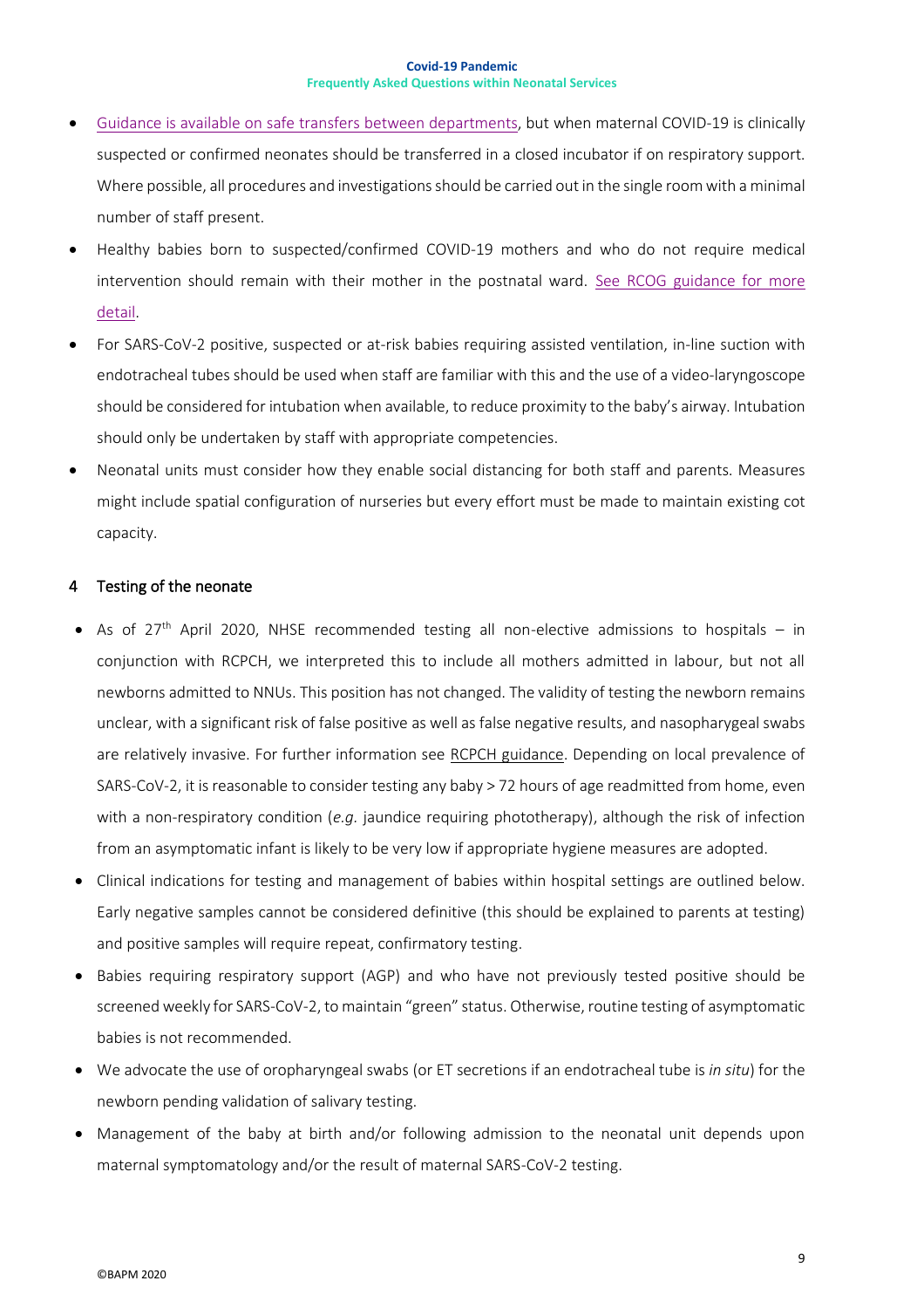## <span id="page-9-0"></span>5 Mother with clinically suspected or confirmed COVID-19 at birth

- If the mother is under general anaesthesia, aerosol PPE (FFP3 mask, surgical gown, gloves and eye protection) must be worn.
- If the mother is not undergoing any AGPs, droplet PPE (fluid resistant surgical mask (FRSM), gown, gloves and eye protection) is sufficient for airway positioning and/or oropharyngeal suctioning of the baby.
- FFP3 mask required for any other neonatal airway procedures.
- If there is any risk of the baby being compromised at delivery, the attending paediatric/midwifery team should don aerosol PPE in anticipation of delivery.
- For COVID-19 suspected mothers, rapid/urgent maternal SARS-CoV-2 testing (PCR) should be undertaken.

## <span id="page-9-1"></span>6 How do I manage a baby born to a mother clinically suspected or confirmed COVID-19 and who requires respiratory support (AGP)?

- Admit to an isolation cubicle or a cohorted area and nurse in an incubator.
- Don aerosol PPE when directly caring for the baby.
- Test for SARS-CoV-2 (PCR) at 72 hours and again on day 5, whether or not a sample was obtained soon after birth\*. If the baby's condition deteriorates, or the respiratory disease is considered atypical after 24 hours of life, the baby should be screened earlier for SARS-CoV-2.

\* a SARS-CoV-2 test taken soon after birth may not be reliable and is therefore not clinically indicated.

- Send oropharygeal aspirate or ET secretions, rather than a throat swab.
- Consider methods to reduce viral spread into the NNU including placing the expiratory limb of the CPAP into the incubator.
- The baby should be considered potentially infectious, although the risk is very low. It would be prudent to nurse the baby in an incubator for 10 days if the mother is confirmed positive; this period may need to be extended if the baby becomes symptomatic. Once the baby no longer requires AGPs, droplet PPE would be appropriate in the absence of a positive test.

## <span id="page-9-2"></span>6.1 Mother

• The mother should not attend the NNU until she has tested negative (clinically suspected COVID-19) or (in the case of confirmed infection) until 14 days after the onset of her symptoms and she is symptom free <sup>(10)</sup>. Asymptomatic mothers who test positive on admission swabs need only self-isolate for 10 days. Mothers who test positive for SARS-CoV-2 after they have been discharged from the maternity unit, and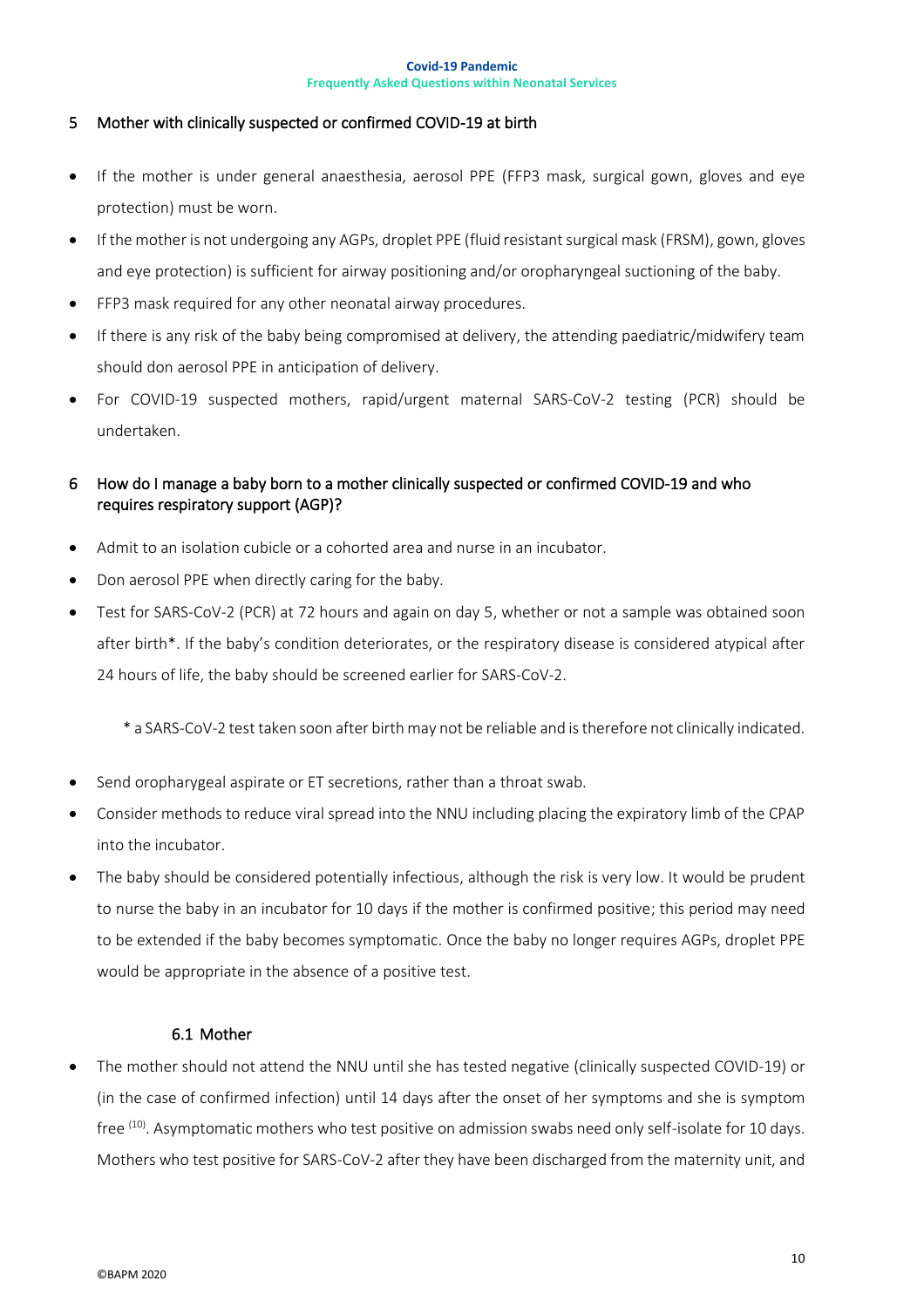who do not require to be readmitted with COVID-19 need only self-isolate for 10 days from the onset of symptoms or (if asymptomatic) from the date of their positive test.

# Staff/parents must self-isolate in line with current guidance in their country, please see addendum (page 2) for more information.

## <span id="page-10-0"></span>6.2 Partner

• If the mother tests positive her partner and other family members do not necessarily need to selfisolate if they have received two doses of a COVID vaccination <sup>(10,11)</sup>. Noting that there may be some variation in guidance between the devolved nations, we recommend that self-isolation and/or testing for parents is consistent with advice for NNU staff. Consideration should be given to allowing other family members to visit the NNU if the mother wishes, while she is unable to attend.

## <span id="page-10-1"></span>6.3 Skin to skin contact on respiratory support

This should generally not be permitted while the infant requires on-going respiratory support and is still potentially infectious but may be considered in exceptional circumstances. In this case, unless more than 14 days have elapsed since the onset of symptoms and she is now symptom free, the mother will require to wear a FRSM, to protect both the baby and staff members. The baby should be cared for in an isolation cubicle and attending staff members should wear aerosol PPE. For end of life care, other family members should be offered the opportunity to wear a FFP3 mask after fitting and appropriate training, to protect themselves while the baby and/or mother is still potentially infectious. Where other family members are known or suspected SARS-CoV-2 positive or self-isolating they should not visit the NNU.

## <span id="page-10-2"></span>7 How do I manage a baby born to a mother with clinically suspected or confirmed COVID-19 who requires admission to NNU but does not require respiratory support?

- Admit to an isolation cubicle or a cohorted area and nurse in an incubator.
- If the mother tests negative, the baby should be nursed thereafter as normal.
- If the mother is confirmed positive or while her tests are outstanding, the baby should be tested at 72 hours and again on day 5 (oropharygeal swab).
- Use droplet PPE for routine baby cares. Eye protection if risk of splashing.
- If the baby is asymptomatic at 72 hours, they can be moved out of an isolation room; in the absence of evidence, it seems prudent for the baby to remain in an incubator for 10 days or until discharge,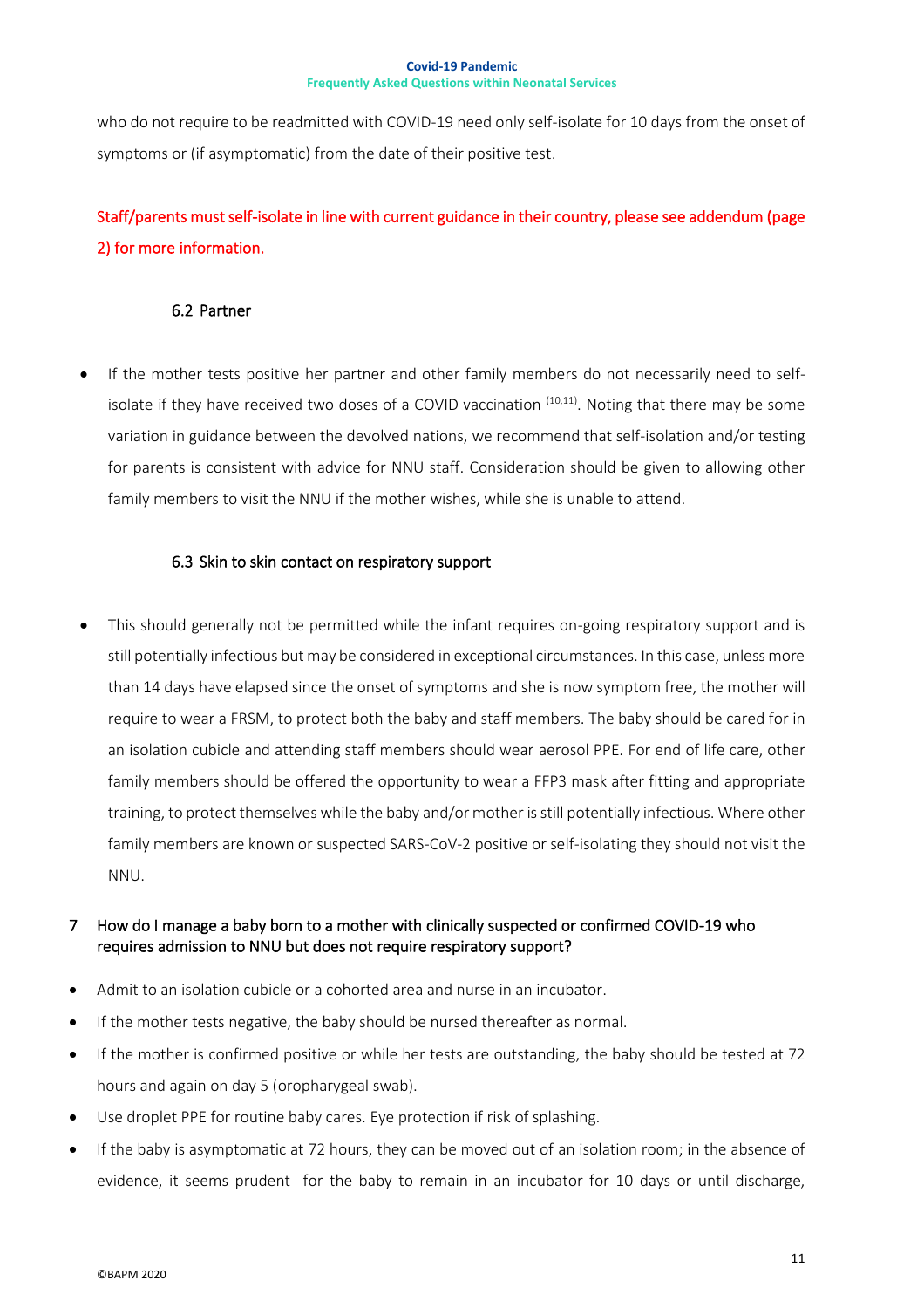whichever is sooner. If there is a deterioration, include SARS-CoV-2 respiratory PCR testing and consider isolation if respiratory support is required.

## <span id="page-11-0"></span>7.1 Skin to skin contact (no respiratory support)

• Skin to skin contact can be undertaken from 14 days after the onset of mother's symptoms if she is well. The isolation period is 10 days if the mother was asymptomatic at testing and/or tested positive for SARS-CoV-2 after discharge from the maternity hospital.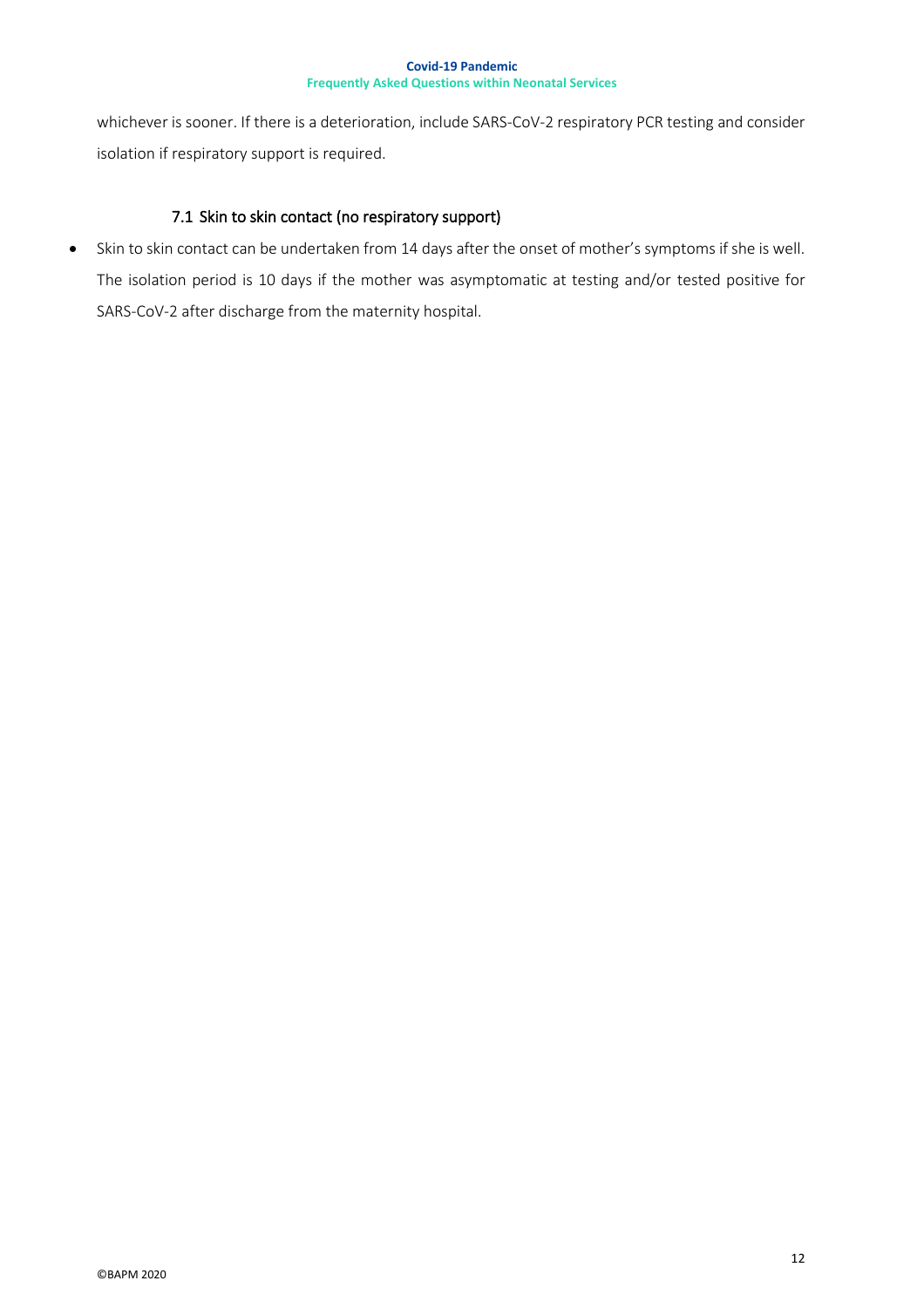### <span id="page-12-0"></span>7.2 Discharge

• If the baby is well enough to be discharged from the NNU, they may be accommodated in an isolation room in the postnatal ward with their mother or sent home to continue isolation as clinically appropriate and with appropriate safety netting advice.

## <span id="page-12-1"></span>8 Asymptomatic mother who has undergone routine testing

### <span id="page-12-2"></span>8.1. Mother tests positive

- The infant should be isolated, tested and managed according to the guidance above for infants born to clinically suspected or confirmed COVID-19 positive mothers (*cf. 5. Mother with clinically suspected or confirmed COVID-19 at birth*).
- Consider the possibility of a false positive test for the mother and discuss with the local virology team.

## <span id="page-12-3"></span>8.2. Mother's test is awaited

## <span id="page-12-4"></span>8.2.1. At birth

• Droplet PPE (FRSM, gown, gloves, and eye protection) for *all* airway procedures. FFP3 mask is not required.

### 8.2.2. Baby requires NNU admission

- Baby without respiratory distress no need to isolate, but if facilities permit, it would be reasonable to place them in a cohort room with other infants whose mothers are awaiting test results. Nurse in an incubator and monitor for signs of COVID-19. If the infant develops signs, or if the mother's test result is reported as positive, they should be isolated and tested (see guidance in preceding sections).
- Baby who requires respiratory support (AGP) < 72 hours of age
	- o In the view of the UK IPC cell, the risk of the baby being infected/infectious is very low. Weighing up the risks/benefits, it is reasonable not to isolate the baby, but simply to nurse in an incubator and to use droplet PPE.
	- o Every effort should be made to ascertain the maternal test result with rapid SARS-CoV-2 PCR testing.

### <span id="page-12-5"></span>8.3. Mother tests negative

No need to isolate.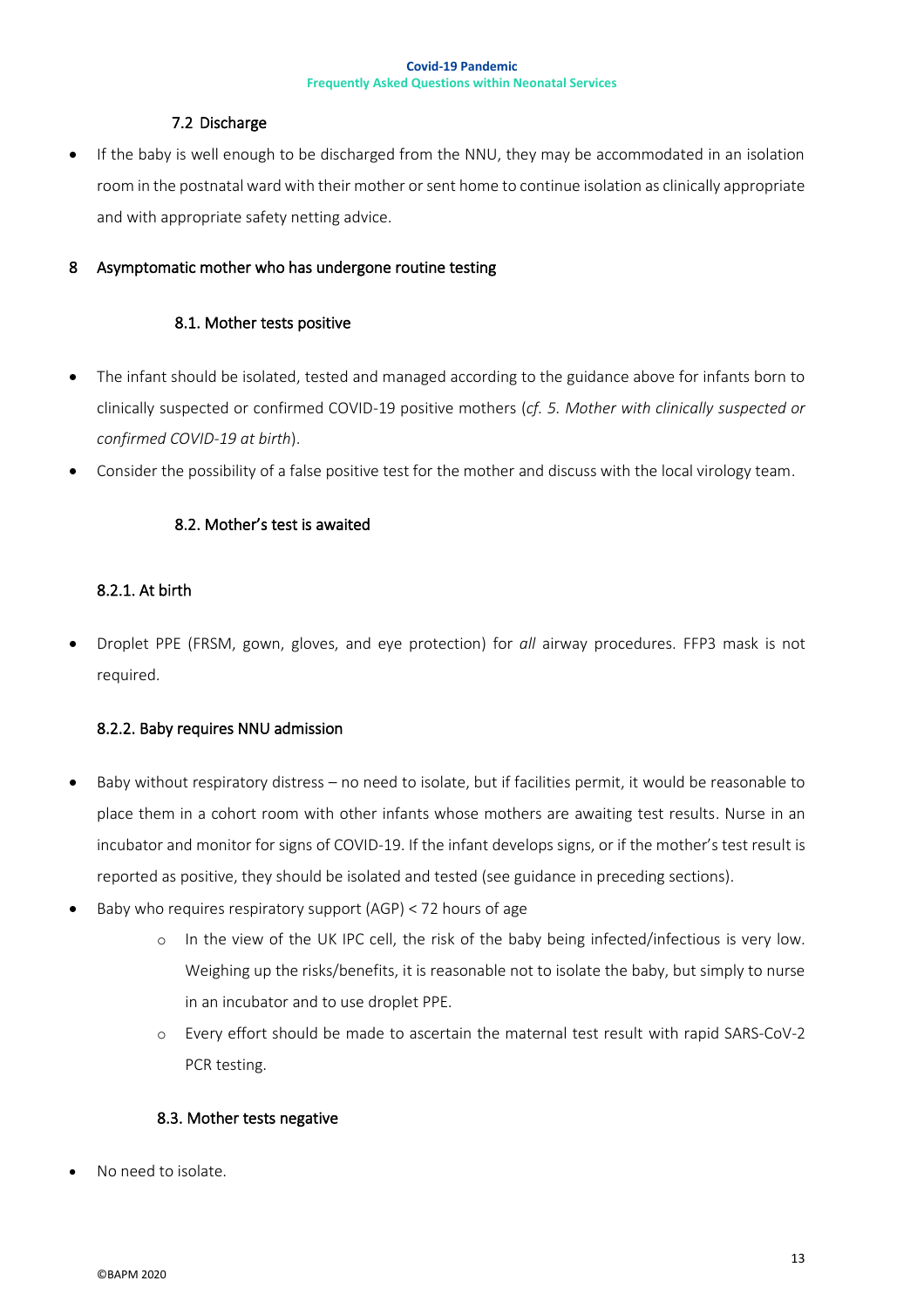- Even if baby meets the case definition by virtue of requiring early respiratory support for an anticipated non-COVID-19 respiratory pathology (e.g. RDS), there is no need to test and isolate. Use droplet PPE for non-COVID-19 suspected patient as per Trust guidelines.
- If there is subsequent clinical concern that an infant is not following a typical clinical course for an anticipated non-COVID-19 respiratory pathology, or that the mother has developed symptoms, both the mother and infant should be tested and the baby isolated.
- Remember to also investigate and treat for non-COVID-19 pathologies (*e.g.* sepsis).

## <span id="page-13-0"></span>9 How do I manage a baby confirmed SARS-CoV-2 positive, regardless of respiratory status?

- Admit to an isolation cubicle or a cohorted area and nurse in an incubator.
- For babies not receiving respiratory support, droplet PPE with eye protection if risk of splashing of any body fluids; minimise handling as far as possible with clustered cares.
- Aerosol PPE for AGPs (includes CPAP and high flow therapy).
- In the event of acute collapse, aerosol PPE should be donned before undertaking intubation. If the baby does not respond to airway positioning manoeuvres, oral suctioning and facial oxygen it would be reasonable to undertake bag mask ventilation wearing droplet PPE with the baby in the incubator, whilst waiting for other staff to don aerosol PPE.
- The value of retesting in the neonate has not been fully assessed if the baby is asymptomatic and at least 10 days from onset of symptoms it would be reasonable to move out of an isolation room, but the baby should be kept in an incubator for 4 days more (*i.e.* a total of 14 days) with use of droplet PPE.
- If the tests on day 3 and 5 are positive and the requirement for respiratory support continues beyond 14 days, infants should remain in isolation whilst receiving any respiratory support that is classified an AGP, until they have had two negative PCR tests, performed at twice-weekly intervals. Following two negative PCR tests, they can be moved out of isolation, but they must remain in an incubator whilst requiring any AGP.

### <span id="page-13-1"></span>9.1. Skin to skin contact (baby SARS-CoV-2 positive, parents well)

• Early in the pandemic, we advised that skin to skin contact should generally be avoided while the infant requires ongoing respiratory support but that it may be considered in exceptional circumstances – see under "baby born to a mother with clinically suspected or confirmed COVID-19". There is no published evidence to change this cautionary advice, but if the mother and/or her partner have received two doses of a COVID-19 vaccine, consideration may be given to offering skin to skin contact, having explained potential risks. Either a FRSM or aerosol PPE should be worn, noting that staff caring for the baby will be using aerosol PPE.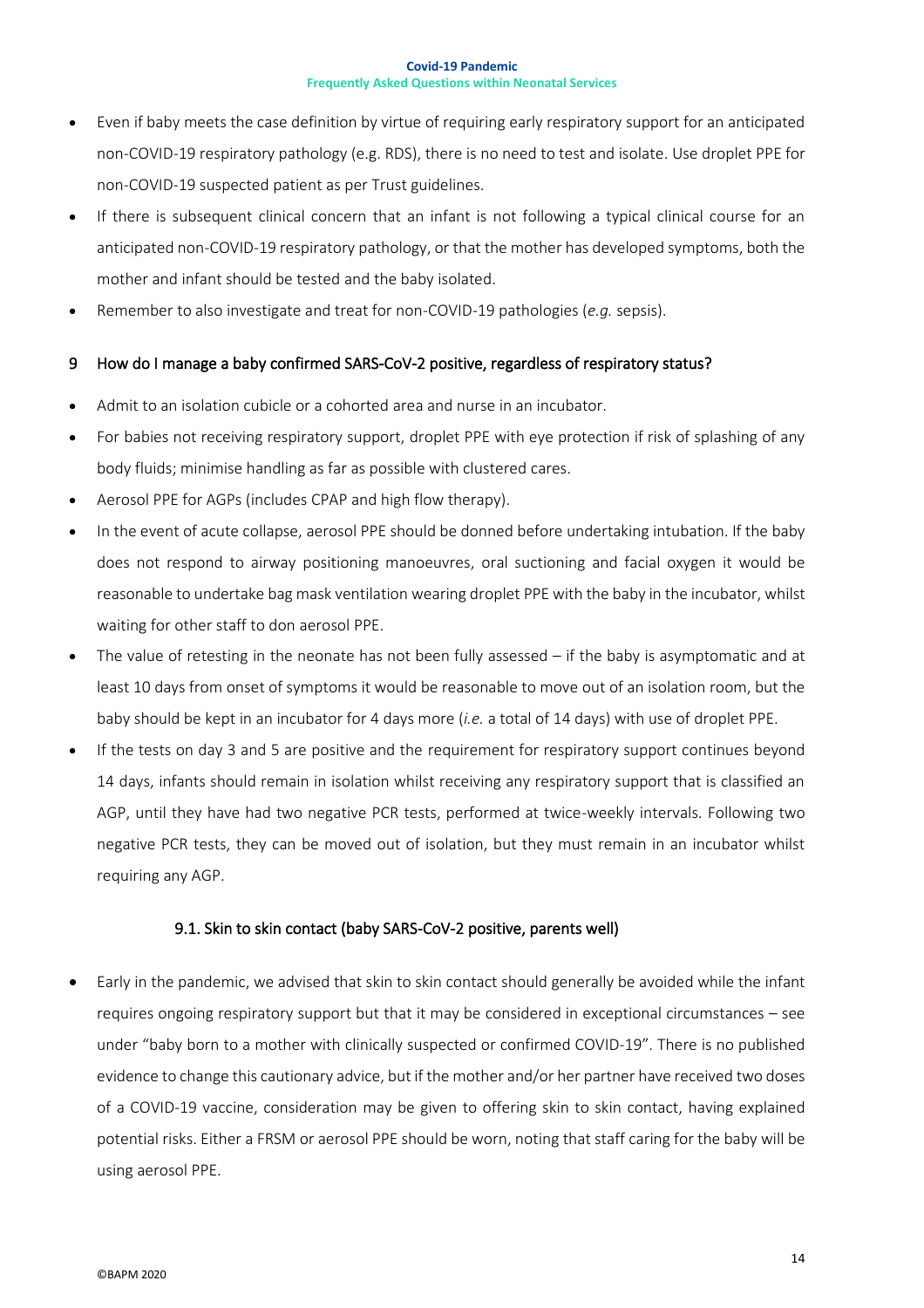## <span id="page-14-0"></span>9.2. Discharge:

If the baby is well enough to be discharged from the NNU, they may be accommodated in an isolation room in the postnatal ward with their mother or sent home to continue isolation as clinically appropriate and with appropriate safety netting advice.

## <span id="page-14-1"></span>10 How do I manage a baby in the NNU who requires ongoing ventilatory support (> 72 hours of age) but has not tested positive for SARS-CoV-2?

- Babies who require ongoing ventilatory support (including high flow oxygen) should be tested weekly for SARS-CoV-2 to maintain their green risk status.
- Those babies whose symptoms started prior to 72 hours of age or who have tested negative can be managed by staff wearing droplet PPE unless subsequent tests prove positive for SARS-CoV-2.

## <span id="page-14-2"></span>11 How do I manage a baby in the NNU who has had postnatal contact with a clinically suspected or confirmed case of COVID-19?

- Postnatal contact is defined as physical contact (within 2 m) of at least 15 minutes' duration with any person who develops suspected or confirmed COVID-19 within the following 48 hours.
- Test potential source for SARS-CoV-2 if negative, no further action (as long as baby is asymptomatic). If symptoms persist and likely to represent COVID-19, consider a repeat test.
- If source is positive and the infant is asymptomatic (on NNU for non-respiratory reasons or improving respiratory status with anticipated non-COVID-19 pathology), they do not require to be tested, but they should be isolated (incubator care) and observed for signs of respiratory distress or other features that might suggest neonatal COVID-19 for the next 10 days (or discharge, whichever occurs first). If the baby develops signs, they should be tested for SARS-CoV-2.
- If one or other parent is the contact, and they have not been admitted to hospital with COVID-19, they will require to isolate for at least 10 days. The other parent/partner may not need to self-isolate if he/she has received two doses of a COVID vaccine  $(11)*$ .

\* you are advised to follow relevant local/national guidance. The same advice, including PCR and/or lateral flow testing should be applied to parents as to neonatal unit staff.

## <span id="page-14-3"></span>11.1 Skin to skin contact

Skin to skin contact is permissible with either parent (or both parents) if they are not the suspected or confirmed contact and should be encouraged in the usual way.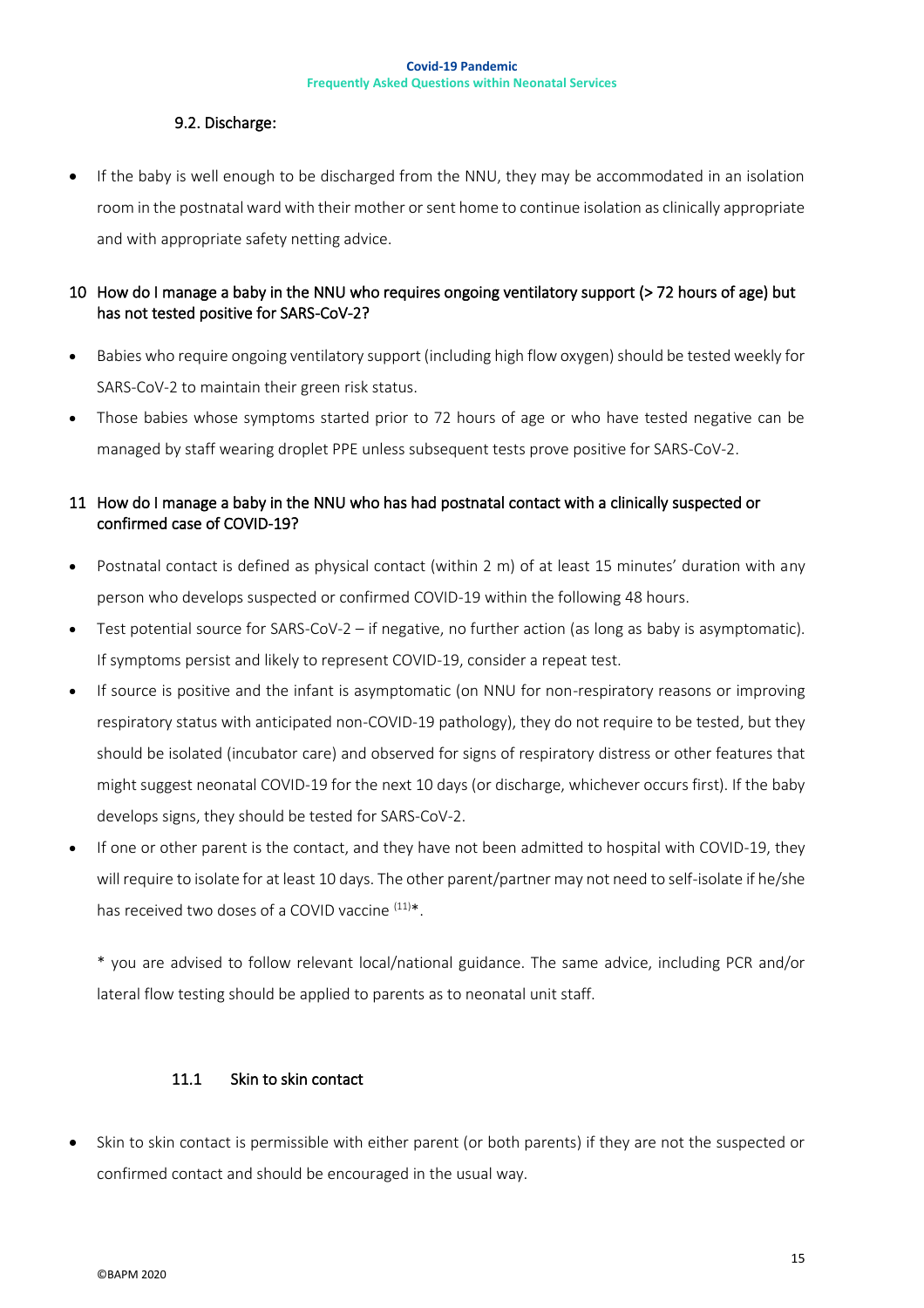### <span id="page-15-0"></span>12 When should I consider COVID-19 in a baby who deteriorates whilst receiving neonatal care?

- Many of the signs of COVID-19 such as temperature instability, increase in oxygen requirement or respiratory distress are similar to signs which might be seen in preterm or sick term babies on neonatal units and screening all babies with these signs could create significant problems trying to isolate or segregate babies. We suggest considering screening for SARS-CoV-2 any symptomatic baby who has a known contact with someone who has or may have COVID-19, or any baby who displays a clinical course which is unusual or different from that normally seen.
- Screen and isolate as per baby of a mother with suspected or confirmed COVID-19.
- <span id="page-15-1"></span>13 What about a baby in the postnatal ward with a mother with clinically suspected or confirmed COVID-19?

## <span id="page-15-2"></span>13.1. Asymptomatic baby

- If the baby is asymptomatic, droplet PPE.
- The NIPE is not an AGP (including inspection of the palate). Full visualisation of the palate should be undertaken as normal, using a tongue depressor if required.
- Mother should be advised to wear an apron and a mask when feeding baby, and to practise good hand hygiene. Breast feeding is not contraindicated. If the mother is coughing, she should be wearing a FRSM.
- The management will be the same for a well baby born to an asymptomatic mother whose test result is not known – droplet PPE and no need to test the baby.
- If the baby becomes symptomatic, manage as per 12 *baby who deteriorates while receiving neonatal care*.

## <span id="page-15-3"></span>13.2. Discharge early if the mother is well

• Ensure as many routine procedures as possible are undertaken before discharge, and/or that mechanisms are in place for prompt review in the community. Provide good safety-netting advice. The baby should be considered potentially infectious for 10 days from birth.

### <span id="page-15-4"></span>14 What about older ex-preterm babies with Chronic Lung Disease?

- While there is no evidence to inform practice, it seems prudent that these babies should be nursed in an incubator, or in an isolation cubicle if possible. It may not, however, be practical to nurse a larger baby in an incubator. Parents should be encouraged to practise the strictest hand hygiene, to report any possible symptoms of COVID-19 and to self-isolate immediately in the event of symptoms developing.
- There is no reason to defer discharge on home oxygen with good safety-netting advice.
- Follow national guidance on administration of palivizumab.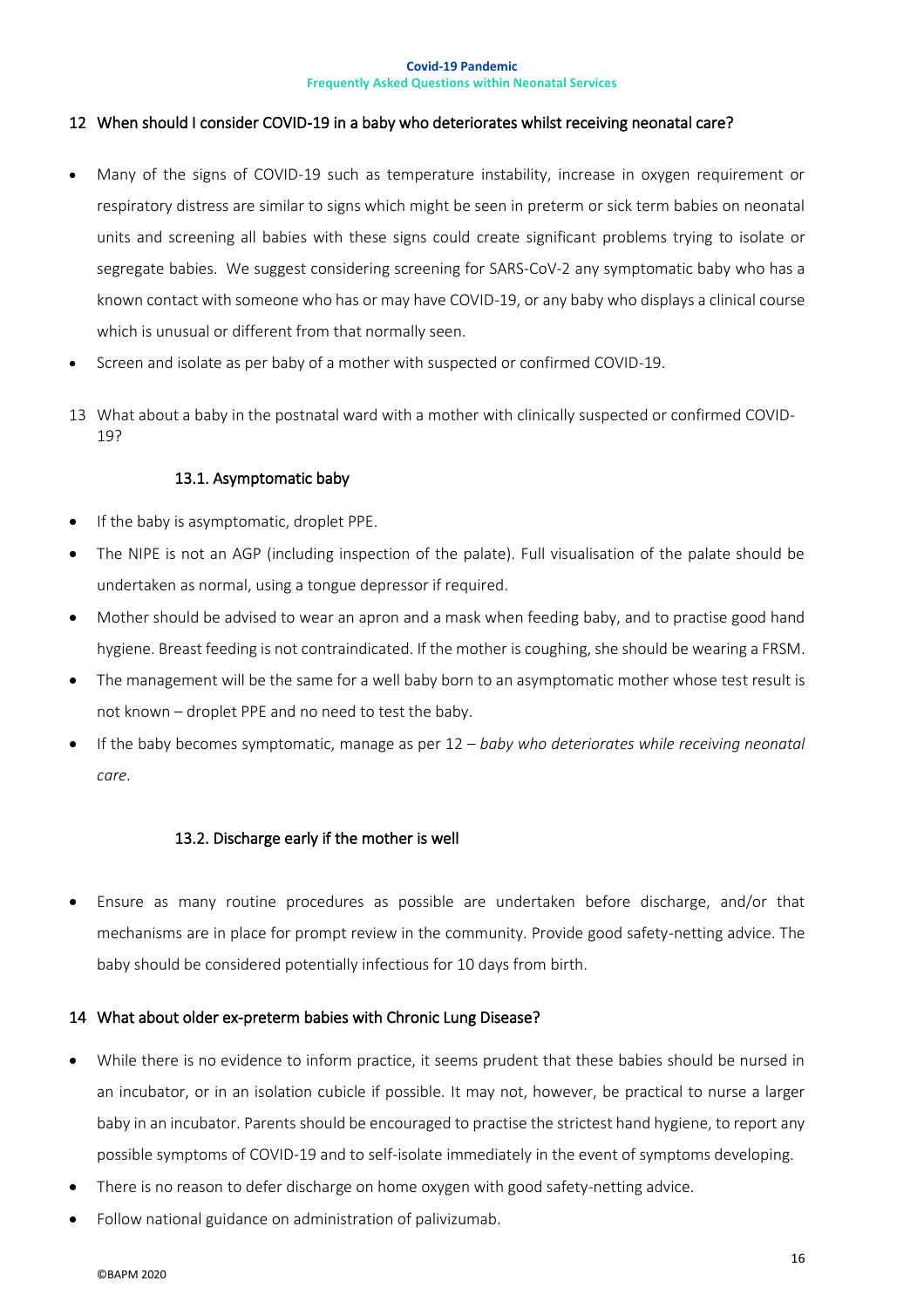## <span id="page-16-0"></span>15 How do we manage provision of expressed breast milk (EBM) in the NNU when mother is SARS-Co-V positive?

- To date viral RNA has been reported only very rarely in fresh breast milk of COVID-19 confirmed mothers  $(12,13)$ . The database is, however, small. The main risk of breastfeeding for the infant is the close contact with the mother, who is likely to share infective airborne droplets. National advice for well babies of COVID-19 suspected or confirmed mothers is that the [benefits of breast feeding outweigh any](https://hubble-live-assets.s3.amazonaws.com/bapm/redactor2_assets/files/562/Human_milk_and_SARS-CoV-2_-_A_summary_of_knowledge_to_date.pdf)  [theoretical risks.](https://hubble-live-assets.s3.amazonaws.com/bapm/redactor2_assets/files/562/Human_milk_and_SARS-CoV-2_-_A_summary_of_knowledge_to_date.pdf)
- For unwell or preterm babies in the NNU the evidence is less clear.
- Practitioners should discuss with parents the pros and cons of provision of EBM to babies in the NNU, noting the current uncertainty. A joint decision should be informed by factors including the gestation and clinical condition of the baby, transfer of protective maternal antibodies, the availability of donor breast milk and parental choice. Other coronaviruses are destroyed by pasteurisation.
- SARS-CoV-2 positive mothers who are expressing milk must be facilitated to practise excellent hand hygiene, and care taken to ensure that bottles containing EBM are not externally contaminated. The virus is deactivated by chlorine disinfectants. EBM of COVID-19 suspected or positive mothers should be stored in a separate fridge or freezer from that of non- suspected or negative mothers. NNUs should have clear guidelines around handling, storage and use of EBM in these circumstances and suspected/infected mothers should have exclusive use of a breast pump.
- If it is decided to withhold mother's own breast milk, the mother should be encouraged to express and discard her milk, to maintain lactation until she is no longer infectious (10 days after onset of symptoms). Repeat testing of mother is not necessary. Parents should be signposted to appropriate feeding and emotional support during this period and reassured that breastfeeding can still take place after a period of using donor breast milk / formula if lactation is maintained.
- Consider testing a sample of EBM for SARS-CoV-2 once lactation is established as this may help with future understanding of this virus.
- Lactation is not a contra-indication to COVID-19 vaccination and breastfeeding mothers should be advised to continue breastfeeding after receiving vaccine <sup>(14)</sup>.

## <span id="page-16-1"></span>16 How should we manage parents and visitors to the Neonatal Unit and/or Transitional Care Unit (TCU)?

• Of necessity, all Trusts and NNUs reduced visiting in the pandemic, reflecting a need to protect staff as well as babies and families in our care. This situation has changed as we adapt to reduced societal restrictions with a largely vaccinated adult population. It is essential that neonatal services balance the risks of COVID-19 against potential harms of ongoing restrictions, including reduced breastfeeding rates and worse parental mental health <sup>(15, 16)</sup>.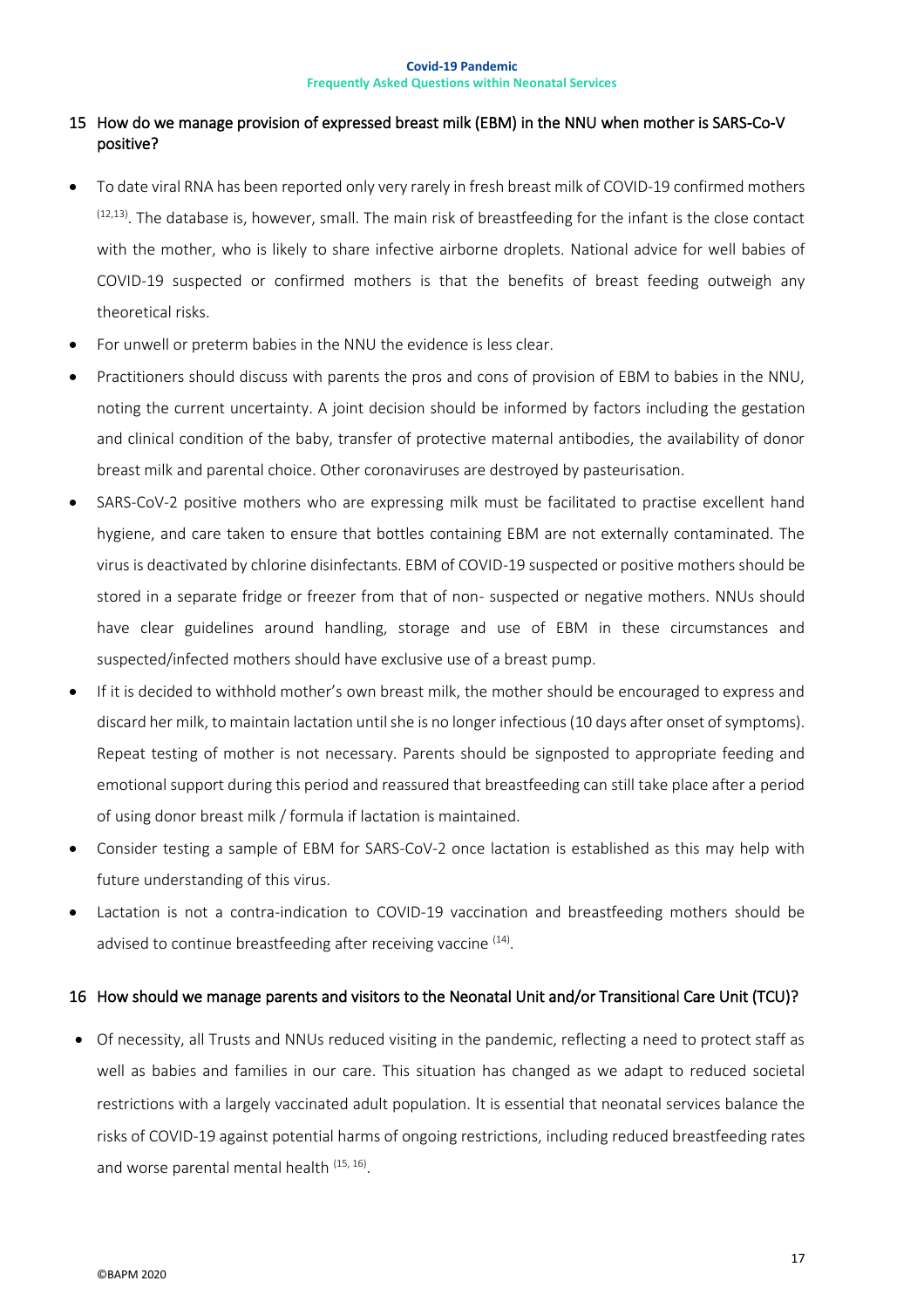- Neonatal services present a unique situation in terms of "visitors" and it is essential that the mother and her partner are *never* considered to be visitors within the neonatal unit – they are partners in their baby's care, and their presence should be encouraged [\(See Bliss statement.](https://www.bliss.org.uk/health-professionals/information-and-resources/parental-access-covid19)) The mother and her newborn are a biological entity and should have unrestricted contact when admission to a NNU is unavoidable.
- A Bliss survey of parents whose baby, or babies, spent time in neonatal care during the height of the pandemic reports significant concerns around both restricted visiting and the wearing of PPE, with 65% of parents reporting worsening of their mental health as a result of their neonatal experience <sup>(15)</sup>. Following removal of mandatory restrictions across the UK, it is essential that all NNUs undertake appropriate risk assessment and review their policies around routine testing of parents, extended family visiting and the wearing of PPE.
- In order properly to involve parents in decision making about their baby's care, NNUs should identify how to safely facilitate parental presence at all times of day, including on ward rounds, while maintaining social distancing within the NNU. The benefits of extended parental contact, including skin to skin care and active involvement in their baby's care are well documented, as are the long-established advantages of breast feeding. At such a stressful time it is important for both parents to be able to be present together as often and for as long as practicable, unless such practice would be clearly detrimental to other babies and/or staff in the NNU or TCU. Policies for parental presence should be consistent across different departments within Trusts and across networks.
- Parental vulnerability may be heightened; remember to signpost parents to available resources for support. The importance of working in cooperation with maternity services to ensure maternal wellbeing cannot be over emphasised.
- It would generally not be appropriate for SARS-CoV-2 positive or self-isolating parents to attend the NNU or TCU – in such circumstances every effort should be made to facilitate remote contact by use of video technology and/or social media.
- The same arrangements for testing should be offered to parents as are applied to staff, in order to minimise unnecessary separation and reduce risk to other parents and members of staff. This includes routine surveillance testing as well as testing of symptomatic parents and suspected contacts. If lateral flow devices are used, these must be administered by trained personnel and details of every test recorded.
- An asymptomatic mother who is awaiting the result of routine SARS-CoV-2 admission screening should usually be allowed to attend her baby in the NNU and to provide skin to skin care (see guidance under testing of asymptomatic mothers).
- Units should have clear policies on the use of PPE for both parents and staff, and this should include consideration of aerosol PPE for parents (with appropriate training) in some situations such as unstable ventilated babies or during end of life care when the baby has tested positive. While SARS-CoV-2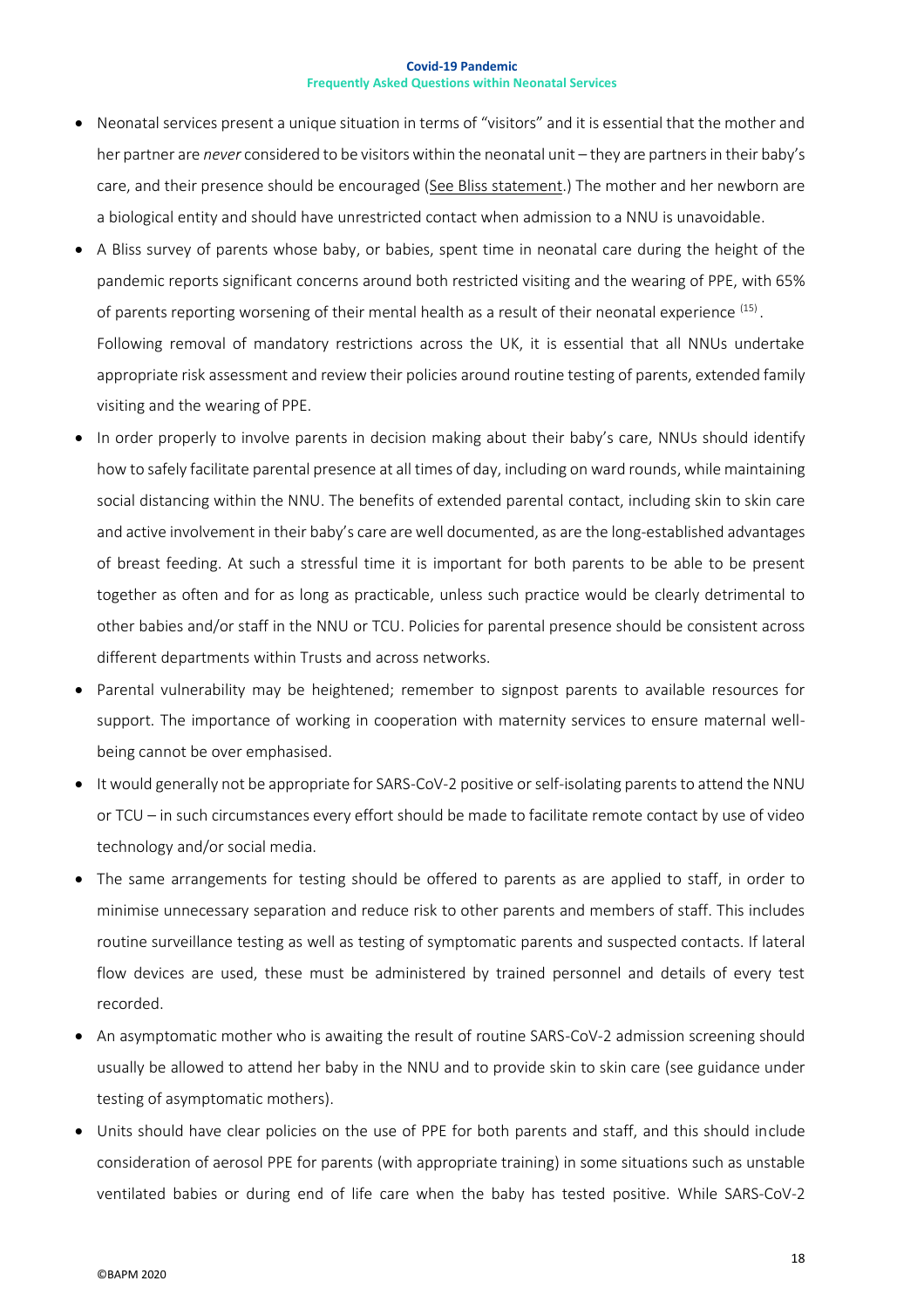negative parents should be offered the same PPE as staff caring for their baby, they should also be offered the opportunity to spend time at the cotside with their own baby without wearing a face covering (see below).

• For babies critically ill or receiving palliative or end-of-life care, everything possible should be done to achieve parental presence and participation in cares, even for SARS-CoV-2 positive parents. For end-oflife care, consideration should be given to allow other close family members to visit.

### 16.1 Face masks

FRSMs should be worn by all parents within the NNU when away from the cotside in line with national guidance. However, the following points should be noted:

- Consideration should be given to allowing removal of facemasks for asymptomatic parents during periods of skin to skin care and when providing close care to their baby (*e.g.* feeding and changing). While there is a paucity of evidence to guide practice, it is widely acknowledged that parental facial recognition is critical in early infant development  $^{\left( 17\right) }$ . Bliss reports evidence of the negative impact of always wearing a mask on a parent's ability to bond with their baby – for example not being able to kiss their baby – that is detrimental to family bonding and attachment <sup>(15)</sup>.
- Wearing a facemask inhibits communication for parents and staff who are hearing impaired. Services should take steps to ensure all parents and staff are able to communicate with one another clearly and equitably; options may include use of approved clear face coverings and/or temporary removal of facemasks at the cotside.

## <span id="page-18-0"></span>17 What advice should I give to parents taking their baby home?

- Both NHS England and the Scottish Government have published parental information leaflets which should be offered to parents before they leave the NNU or postnatal ward. These are available [online.](http://www.bapm.org/covid)
- It is important to reassure parents that their baby is extremely unlikely to become unwell, even if they become SARS-CoV-2, but that they could become unwell for a host of other reasons. Parents should be encouraged to seek advice early if they have any concerns whatsoever; in the case of a baby recently discharged from the NNU this advice would probably best come from the NNU team in the first instance.
- All pregnant and breastfeeding mothers should be strongly advised that they should receive COVID-19 vaccination and (where relevant) continue to breastfeed as normal.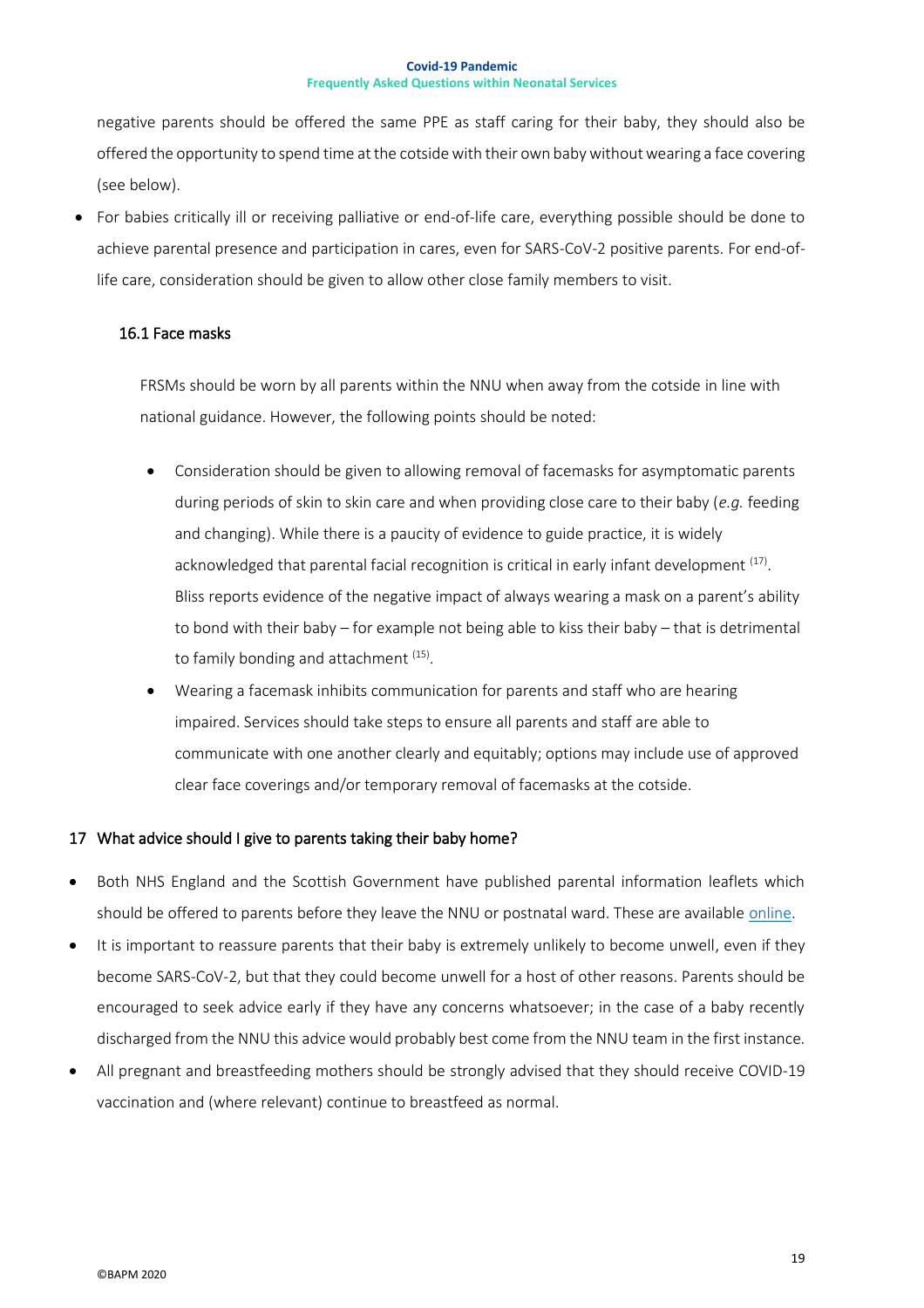## <span id="page-19-0"></span>18 References

1. Mirbeyk M, Saghazadeh A, Rezaei N. A systematic review of pregnant women with COVID-19 and their neonates. Arch Gynecol Obstet, 2021; 304:5-38.

2. [Maeda](https://www.ncbi.nlm.nih.gov/pubmed/?term=Maeda%20Md%5BAuthor%5D&cauthor=true&cauthor_uid=34101871) MdeFY, Brizot MdeL,Gibelli MABC, Ibidi SM, *et al*. on behalf of HC‐FMUSP‐Obstetric COVID19 Study Group. Vertical transmission of SARS‐CoV2 during pregnancy: A high‐risk cohort. [Prenat Diagn.](https://www.ncbi.nlm.nih.gov/pmc/articles/PMC8242902/) 2021 Jun 14:10.1002/pd.5980.doi: 10.1002/pd.5980 [Epub ahead of print]

3. Gurol-Urganci I, Jardine JE, Carroll F, Webster K, van der Meulen J. Maternal and perinatal outcomes of pregnant women with SARS-CoV-2 infection at the time of birth in England: nation cohort study. AGOJ 2021. Available from https://doi.org/10.1016/j.ajog.2021.05.016

4. Knight M, Bunch K, Vousden N, Morris E, Simpson N, Gale C, et al. Characteristics and outcomes of pregnant women admitted to hospital with confirmed SARS-CoV-2 infection in UK: national population based cohort study. BMJ [Internet]. 2020 Jun 8 [cited 2020 Oct 4];369. Available from: https://www.bmj.com/content/369/bmj.m2107

5. Norman M, Naver L, Soderling J, Ahlberg M, Askling HH, Aronsson B, Bystrom *E et al*. Association of maternal SARS-CoV-2 infection in pregnancy with neonatal outcomes. JAMA 2021;325(20):2076- 86.

6. Gale C, Quigley MA, Placzek A, Knight M, Ladhani S, Draper ES *et al.* Characteristics and outcomes of neonatal SARS-CoV-2 in the United Kingdom: a prospective national cohort study using active surveillance. Lancet Adolescent Child Health. 2021;5(2):113-121.5.

7. Holgate SL, Dramowski A, van Niekerk M, Hassan H, Prinsloo Y, Bekker A. Healthcare-associated SARS-CoV-2 transmission in a neonatal unit: the importance of universal masking, hand hygiene and symptom screening in containment. J Pediatr Infect Dis Soc 2020 Dec 2;piaa160. doi: 10.1093/jpids/piaa160. Online ahead of print.

8. Assessing the evidence base for medical procedures which create a higher risk of respiratory infection transmission from patient to healthcare worker. :15. [https://hpspubsrepo.blob.core.windows.net/hps-website/nss/3055/documents/1\\_agp-sbar.pdf](https://hpspubsrepo.blob.core.windows.net/hps-website/nss/3055/documents/1_agp-sbar.pdf)

9.https://assets.publishing.service.gov.uk/government/uploads/system/uploads/attachment\_data/f ile/990923/20210602 Infection Prevention and Control Guidance for maintaining services wit h\_H\_and\_C\_settings\_\_1\_.pdft

10.<https://www.gov.uk/government/publications/covid-19-stay-at-home-guidance>

11[.https://www.nhs.uk/conditions/coronavirus-covid-19/self-isolation-and-treatment/when-to-self](https://www.nhs.uk/conditions/coronavirus-covid-19/self-isolation-and-treatment/when-to-self-isolate-and-what-to-do/)[isolate-and-what-to-do/](https://www.nhs.uk/conditions/coronavirus-covid-19/self-isolation-and-treatment/when-to-self-isolate-and-what-to-do/)

12. Groß R, Conzelmann C, Müller JA, Stenger S, Steinhart K, Kirchhoff F, et al. Detection of SARS-CoV-2 in human breastmilk. Lancet. 2020 06;395(10239):1757–88.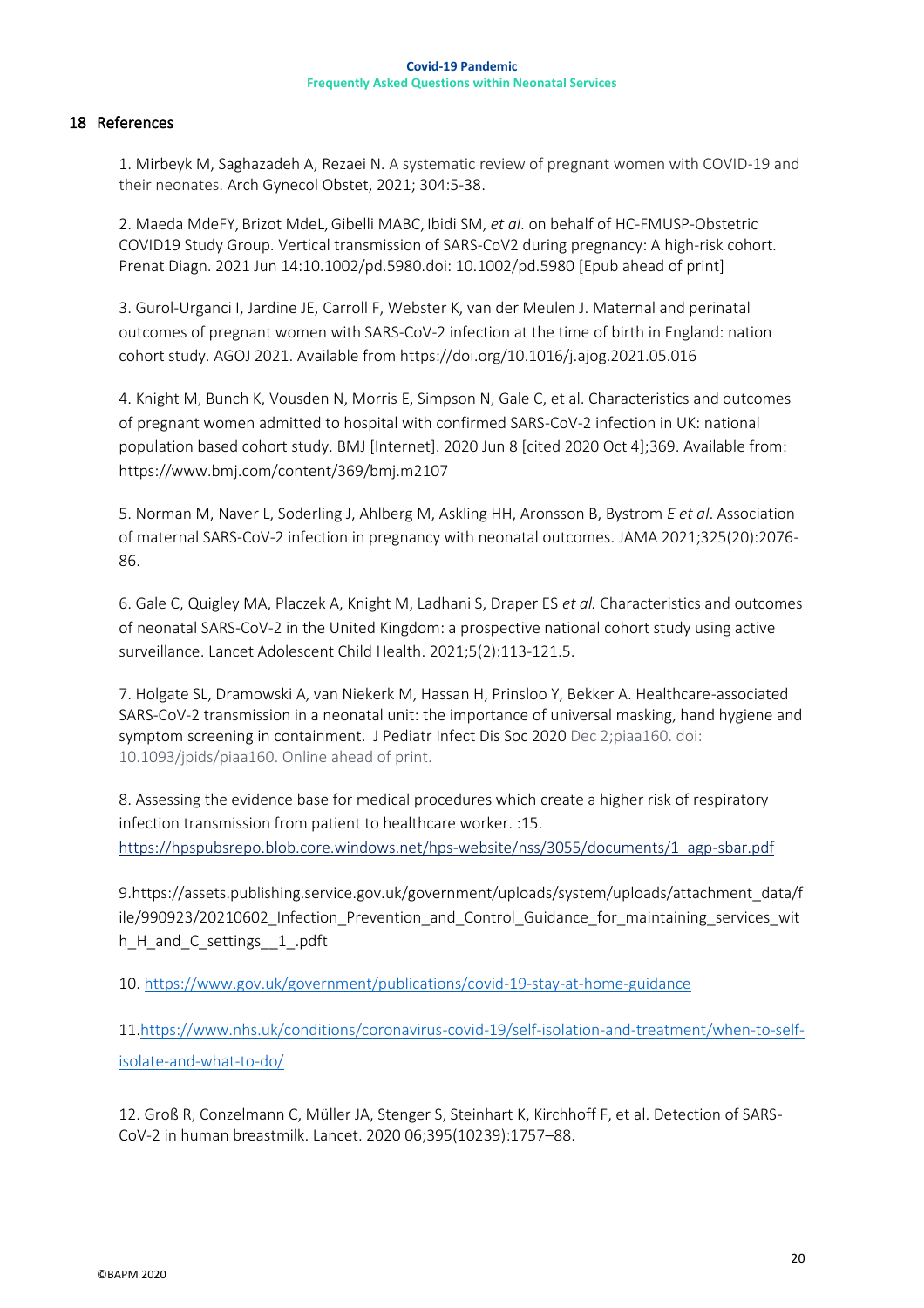13. Zhu F, Zozaya C, Zhou Q, de Castro C, Shah PS. SARS-CoV-2 genome and antibodies in breastmilk: a systematic review and meta-analysis. Arch Dis Child Fetal Neonatal Ed 2021 Epub ahead of print: Available at https://fn.bmj.com/content/early/2021/02/09/archdischild-2020-321074

## 14[. RCOG](https://www.england.nhs.uk/coronavirus/wp-content/uploads/sites/52/2020/12/C0961-Supporting-pregnant-women-using-maternity-services-during-the-coronavirus-pandemic-actions-for-NHS-provi.pdf) guidance

15[. https://s3.eu-west-2.amazonaws.com/files.bliss.org.uk/documents/Locked-out-the-impact-of-](https://s3.eu-west-2.amazonaws.com/files.bliss.org.uk/documents/Locked-out-the-impact-of-COVID-19-on-neonatal-care-final.pdf)[COVID-19-on-neonatal-care-final.pdf](https://s3.eu-west-2.amazonaws.com/files.bliss.org.uk/documents/Locked-out-the-impact-of-COVID-19-on-neonatal-care-final.pdf)

16. Brown A, Shenker N. Experiences of breastfeeding during COVID-19: Lessons for future practical and emotional support. Maternal Child Nutr 2020;17:e13088. https://doi.org/10.1111/mcn.13088

17. Green J, Staff L, Bromley P, Jones L, Petty J. The implications of face masks for babies and families during the COVID-19 pandemic: A discussion paper[. J Neonatal Nurs](https://www.ncbi.nlm.nih.gov/pmc/articles/PMC7598570/) 2021;27:21-5.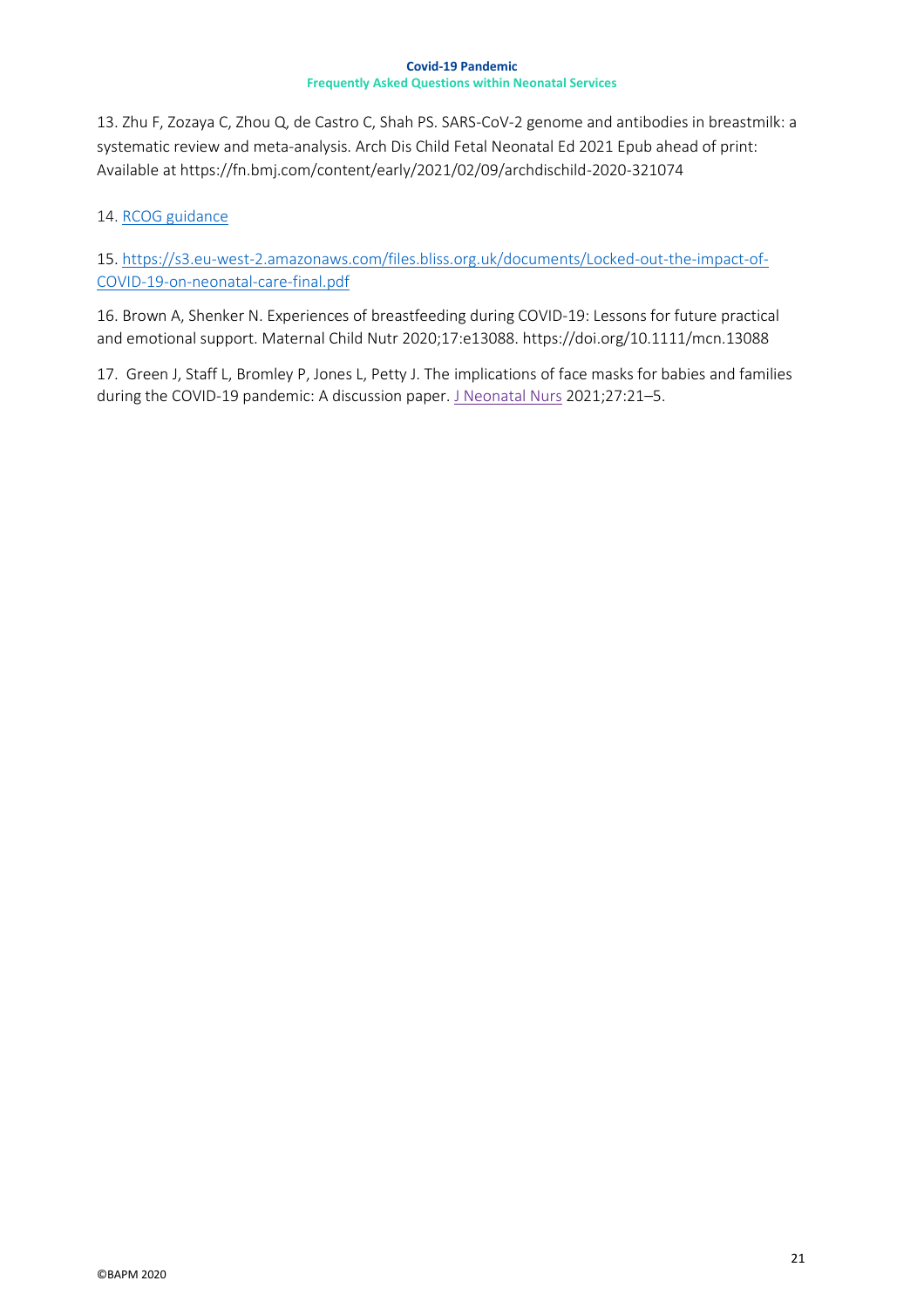## Appendix 1 – Flow Chart 1- Management of the baby at delivery

<span id="page-21-0"></span>